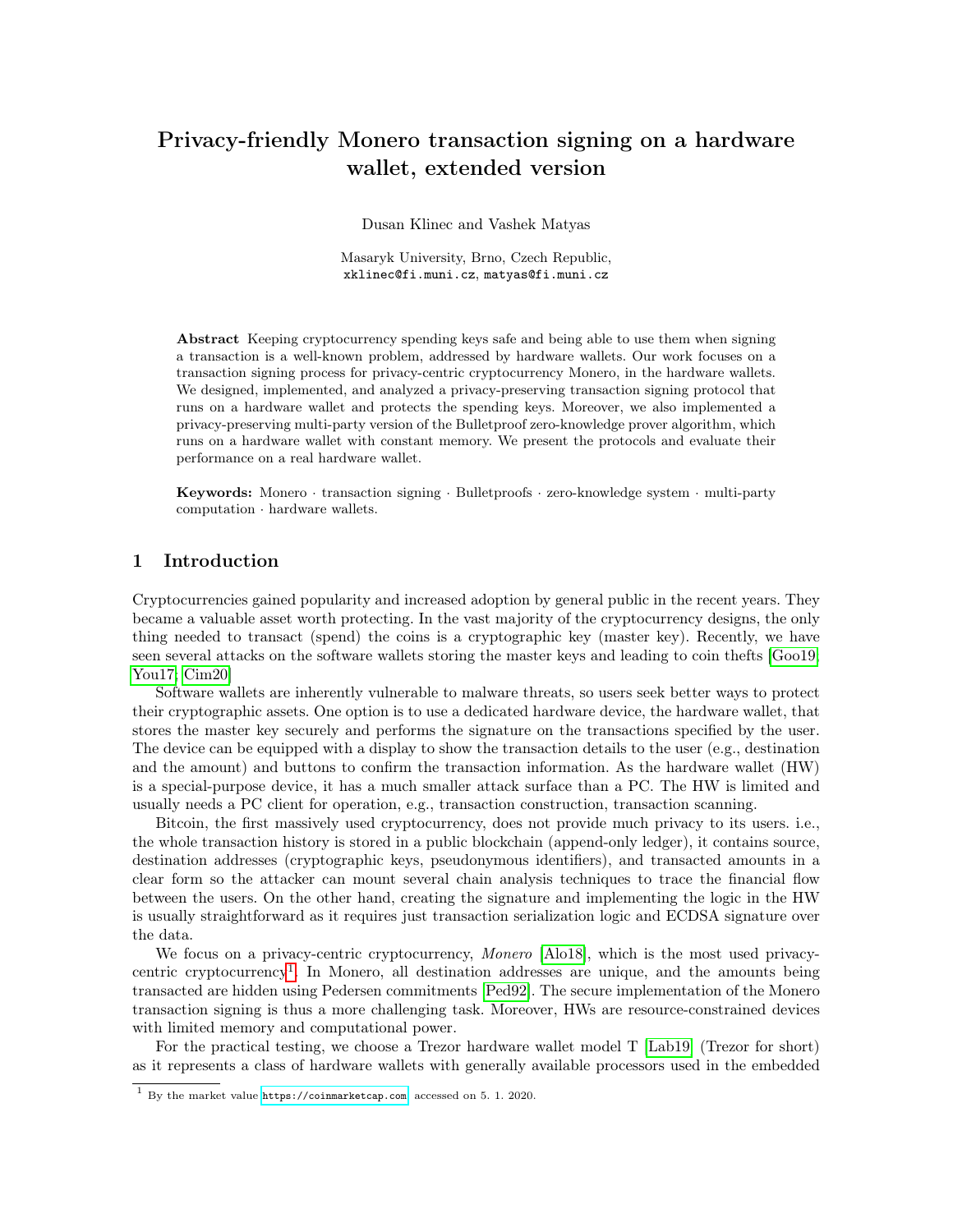devices, with around 100 kB of RAM. It runs Micropython<sup>[2](#page-1-0)</sup>, a Python version for resource-constrained devices. A different hardware wallet class is one with a Secure Element that has 2-10 kB of RAM. We do not aim for the Secure Element class as the transaction signing protocol already exists [\[Mes17\]](#page-14-5), having different security properties and performance stemming from the low available memory. Our protocol works on a higher abstraction level; it has a simple and concise interface that enables easier security analysis, the protocol is more stable over protocol changes, easy to maintain, and needs less message round trips. Moreover, we provide a privacy-friendly range proofs generation.

Contribution: This work builds on our previous technical report [\[Kli18\]](#page-14-6). We designed and implemented a Monero transaction signing protocol for HWs. The protocol is simple, which helps with the security analysis. Moreover, it mimics the already deployed cold-signing protocol [\[Kli18\]](#page-14-6) used with offline Monero wallets. We implemented the protocol to Trezor and Monero codebases, and it is being used in practice. Moreover, we designed and implemented a secure multi-party protocol (MPC) version of a zero-knowledge proving system called Bulletproof [\[Bun+18\]](#page-14-7), which uses constant memory and works on HWs. The MPC version protects private values, from PC-based attacker. To the best of our knowledge, this is the first MPC implementation of the Bulletproof runnable on HWs.

General methods: As the HW is a resource-limited device, the general methods for converting arbitrary protocols into MPC, such as Garbled circuits [\[Yao82\]](#page-13-1), are not applicable, as those usually require significantly more memory and running time than we have available. We thus resort to a more effective protocol offloading design tailored specifically to the application domain, to preserve the practical usability of the resulting protocol.

### 1.1 Cryptocurrency primer

The elementary operation of transacting a particular amount from a sender to a receiver is called transaction. The transaction is an atomic state transition. Transactions are stored in the blocks, the block contains a hash of a previously generated block, thus forming a ledger of blocks, a blockchain. A new block is created every 10 minutes.

Transaction has  $|\mathcal{T}^{\text{in}}| = m$  inputs  $\mathcal{T}^{\text{in}}_j$ ,  $|\mathcal{T}^{\text{out}}| = p$  outputs  $\mathcal{T}^{\text{out}}_t$  and a fee. The amounts values in the input and the output side have to be equal, i.e.,  $\sum_{j=1}^{m} v_j^{\text{in}} = \sum_{t=1}^{p} v_t^o$  + fee, so the transaction is a valid state transition (and no value is lost or created). Let's denote transaction outputs TXOs. Transaction inputs are also called unspent transaction outputs (UTXOs). UTXOs are addresses that have a non-zero balance that can be spent. A balance can be trivially computed by replaying all transactions recorded in the blockchain. Blockchain clients usually track all UTXOs and update the state with each new block.

Transaction construction is controlled from the PC client as it scans the blockchain for UTXOs that can be spent. A user enters the transaction recipient addresses and amounts on the PC. The client then performs the transaction signing protocol with an HW to obtain a signed transaction. The signed transaction is then broadcasted to the cryptocurrency network and eventually added to a block.

The Monero user wallet has two key-pairs,  $(k^v, K^v)$  and  $(k^s, K^s)$ , the *view-key*, and *spend-key*, respectively. The view-key is used to scan the blockchain for incoming transactions to the user wallet; the spend-key is required to create a signature for spending the incoming coins.

#### 1.2 Attacker model

HWs are considered as trusted in all attacker models in this paper, i.e., HW securely stores master keys, and an attacker can gain no knowledge by observing and tampering the HW device. We only focus on an attacker controlling the PC client.

The *honest-but-curious* attacker model is defined by an attacker that obeys the protocol precisely but tries to learn new information observing the protocol transcripts.

<span id="page-1-0"></span> $^2$  <https://micropython.org>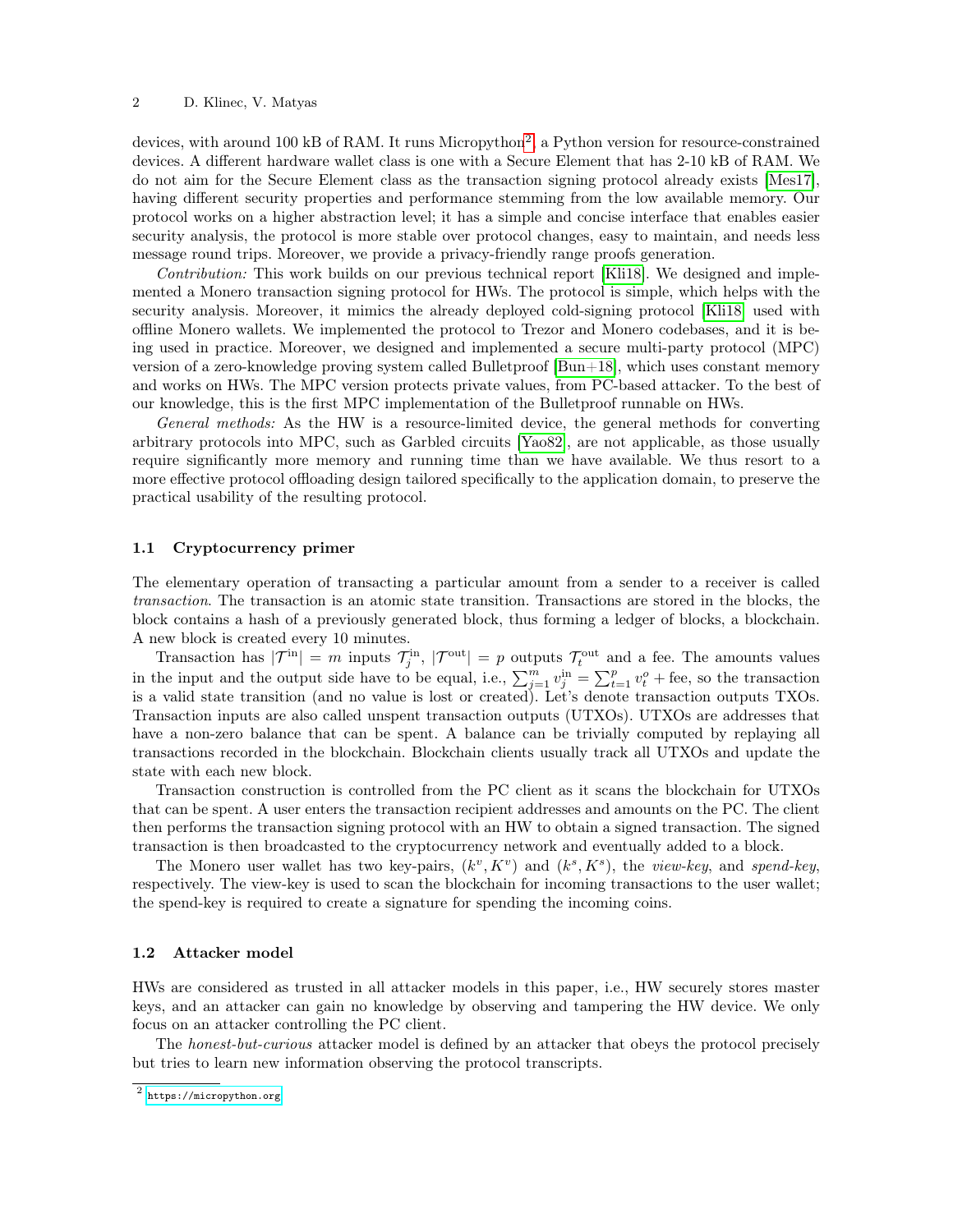The malicious attacker model is stronger, an attacker can arbitrarily deviate from the protocol. He can start multiple instances of protocols, interleave protocol runs, send, replay, delay, or drop any messages to/from the HW.

Attacker's goals are: a) to learn new information not derivable from the input parameters, e.g., master keys, secrets, random masks that can be used later to prove some statements about the transaction to a third party, for example, the amount being transacted; b) to spend the user-owner coins, change the transaction address or amount without user knowing about it; c) cause damage or financial loss to the user; d) embed information in the created transaction, possibly compromising senders or recipient privacy.

# 1.3 Notation

We use a standard notation used in the related literature, such as [\[Alo18;](#page-14-3) [Bun+18\]](#page-14-7). Due to the paper application domain in the Monero transactions, we use the elliptic curve (EC)  $Ed25519$  [\[Ber+12\]](#page-13-2) as a specialization of the cyclic group  $\mathbb{G}$  of the prime order l, let's denote  $\mathbb{Z}_l$  the ring of integers modulo l. The  $\mathbb{Z}_l^*$  denotes  $\mathbb{Z}_l \setminus \{0\}$ . The  $x \stackrel{\hspace{0.1em}\mathsf{\scriptscriptstyle\$}}{\leftarrow} \mathbb{Z}_l^*$  denotes a uniform sampling of an element from  $\mathbb{Z}_l^*$ . Capital letters represent points on the curve  $\mathbb{G}$ , lower-case letters represent scalars from  $\mathbb{Z}_l^*$  unless said otherwise. We use the EC additive notation for G, e.g.,  $P + Q$  is a point addition,  $aP = (P + \cdots + P)$  is a scalar multiplication,  $0P = O$ , i.e., neutral element, point in infinity. Let  $\mathbb{F}^n$  denote a vector space over  $\mathbb{F}$ , the  $a \in \mathbb{F}^n$  is a vector from the vector space with elements  $a_0, \ldots, a_{n-1} \in \mathbb{F}$ . The  $a \cdot b = \sum_{i=0}^{n-1} a_i b_i$  denotes a dot-product of  $a, b \in \mathbb{F}^n$ , the  $a \circ b = \{(a_i b_i)\}_i$  is element product. We also use Python notation for vector slicing, i.e.,  $a_{[i]} = (a_0, \ldots, a_{l-1}), a_{[i]} = (a_l, \ldots, a_n)$ . For  $k \in \mathbb{Z}_l^*$ , the  $k^n \in \mathbb{F}^n$  denotes the vector  $k_{[i]} = k^i$ . The G is a generator of the  $\mathbb{G}$ , i.e., a base point. Let's define a cryptographic hash function  $\mathcal{H}: \{0,1\}^* \to \{0,1\}^{256}$ , the  $\mathcal{H}_p: \{0,1\}^* \to \mathbb{G}$  is a cryptographic hash function to curve points,  $\mathcal{H}_s: \{0,1\}^* \to \mathbb{Z}_l^*$  is a cryptographic hash function to scalars. Moreover, let's define  $H = \mathcal{H}_p(G)$ , a point of unknown logarithm. Binary format of the scalars and points is 256 bits long. Let's denote the binary concatenation as  $\parallel$  and a key derivation function as  $KDF(x) = H(H(x)).$ 

# 2 Transaction signing protocol

Ring signatures are signatures generated by a single private key  $k_{\pi}$  corresponding to the public key  $K_{\pi}$  which is in the ring of unrelated public keys  $\mathcal{R} = \{K_0, \ldots, K_{\pi}, \ldots, K_n\}$ . The verifier is not able to tell which  $K_i \in \mathcal{R}$  generated the signature. This provides n-anonymity for the signer. Keys  $K_i, i \neq \pi$ are called decoy keys. Let's define  $n = |\mathcal{R}|$ , i.e., the ring size.

Monero uses Schnorr-style multilayered linkable spontaneous anonymous group signatures (ML-SAG) [\[Noe15\]](#page-13-3). The linkability is a property that links signatures generated with the same private keys. The linked signatures have the same key image (explained later). Signatures with already seen key images are considered as invalid to protect from double-spending the same UTXO.

Monero uses the Pedersen commitment to conceal the transacted amounts and to prove that transaction input amounts are equal to transaction output amounts. A Monero range proof is a zeroknowledge proof that the TXO amount encoded in the scalar value  $v \in \mathbb{Z}_l^*$  lies<sup>[3](#page-2-0)</sup> in the interval of allowed values  $[0, 2^N]$ ,  $N = 64$ . The range proof is an essential part of the confidential transactions as it protects from overflows and new coin generation.

The transaction generator takes  $\mathcal{T}^{\text{in}}$  and set of destination addresses and amounts  $\mathcal{T}^{\text{out}}$  and produces a transaction with signature. The value  $|\mathcal{T}^{\text{in}}|$  can be quite high and is limited by the fee the user is willing to spend for the transaction to be added to the blockchain and the current block size. The current Monero protocol version (0.15.0.1), i.e. hard-fork, specifies that for a valid transaction it holds that  $2 \leq |\mathcal{T}^{\text{out}}| \leq 16$ . Thus the  $|\mathcal{T}^{\text{in}}|$  is the main limiting factor for the transaction generator with respect to the memory. The ring size  $n$  is fixed to 11 at the current version, but it is likely to increase in the future.

<span id="page-2-0"></span><sup>&</sup>lt;sup>3</sup> v in Pedersen commitment  $\gamma G + vH$ ,  $\gamma \stackrel{\$}{\leftarrow} \mathbb{Z}_l^*$ . Refer to Section [3](#page-6-0) for more details.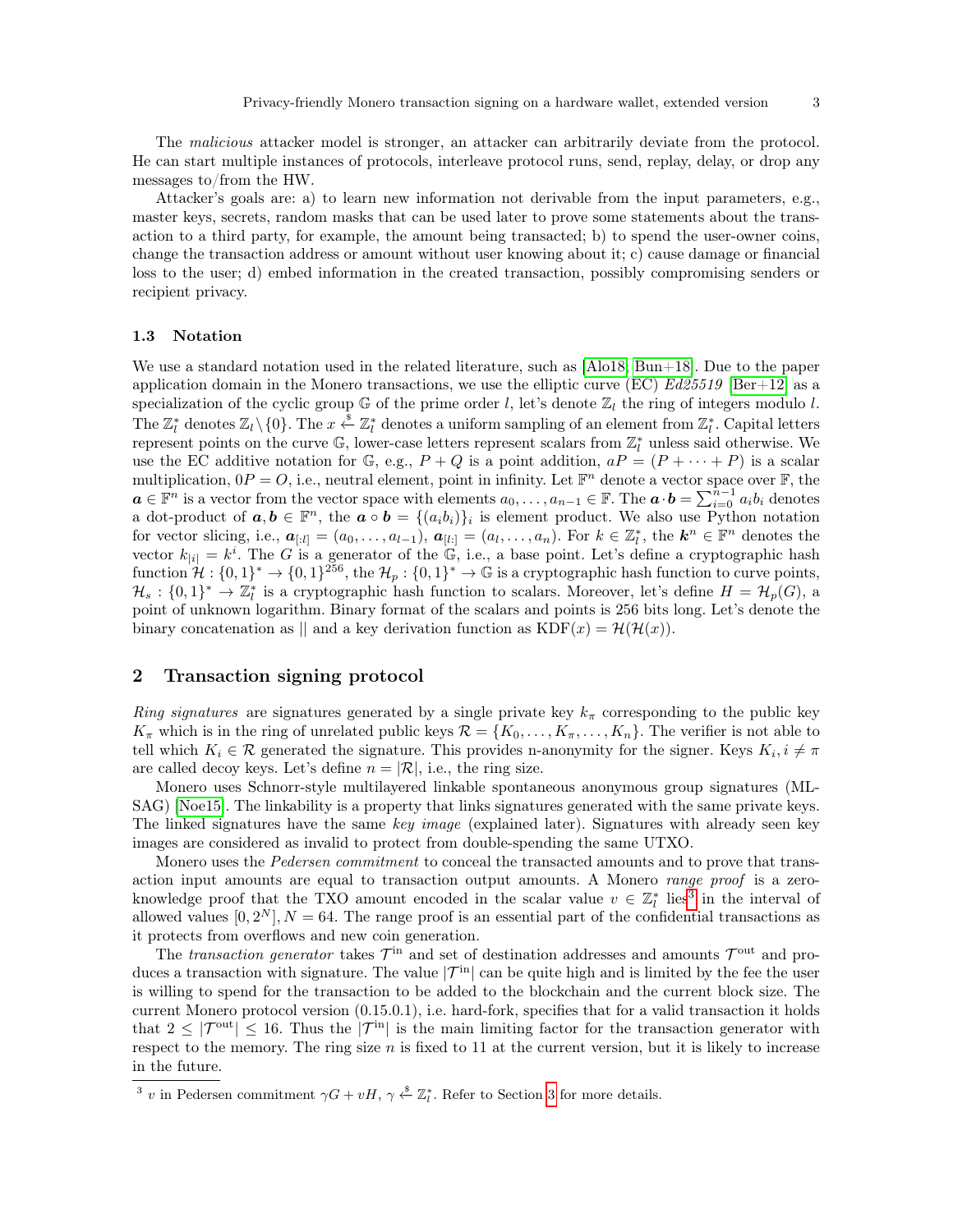The transaction contains large elements such as range proof and signatures for each  $\mathcal{T}^{\text{in}}$  thus, it is not feasible to construct the transaction in the HW in one pass. Thus the building process has to be separated into several steps so it can be computed with limited memory. We designed, implemented, and tested the transaction generation protocol that runs in the HW with unlimited  $\mathcal{T}^{\text{in}}$  (the protocol).

A state offloading is required to build the transaction incrementally as HWs are memory-constrained devices. Some parts of the state have to be sent to the host for later retrieval during the transaction construction. The protocol uses HMAC to protect the public state parts, e.g., parts of the final transaction, and an authenticated encryption (Chacha20Poly1305) for private state information, e.g.,  $\mathcal{T}^{\text{in}}$ private spending keys. Let's denote the  $\hat{x} = x \parallel \text{HMAC}(x)$  and  $\tilde{x} = \text{Enc}(x)$ , respectively. The keys are systematically generated by a strategy described in the Step 1 of the protocol.

The offloaded signing protocol is described in the following section. Due to space limitations, we do not present the original signing protocol as currently implemented in Monero. For a comprehensive description, please refer to the [\[Alo18\]](#page-14-3). All MLSAG signatures are generated in the HW, the  $k^s$  never leaves the device, while the  $k^v$  is exported to the host so it can scan all blockchain transactions to determine whether the funds were sent to the recipient wallet keys. Performing the blockchain scanning with the device would be inefficient.

The transaction is built on the host incrementally, from the information provided by the HW. In general, the host sends initial transaction information to the HW. Then all  $\mathcal{T}^{\text{in}}$  are sent to the HW one by one; the HW derives required signing keys, serializes  $\mathcal{T}^{\text{in}}$  to blockchain format, incrementally hashes some information required for later MLSAG construction. Then destination information is sent one by one; the HW generates  $\mathcal{T}^{\text{out}}$  related information, serializes  $\mathcal{T}^{\text{out}}$  to the blockchain format, range proof generation is handled. Finally, the MLSAG is generated per  $\mathcal{T}^{\text{in}}$ .

**Step 1:** Host sends to the HW basic transaction parameters: TsxData: {version, unlock time,  $|\mathcal{T}^{in}|$ , n, fee, sub-address major index  $\ell \uparrow$ ,  $\mathcal{T}^{out}$ . The destination is defined as:  $\mathcal{T}^{out}_i = \{v_i^o, K_i^{o,v}, K_i^{o,s}\}.$ The HW allocates and initializes internal state. The HW generates a transaction secret and public keys:  $r \stackrel{\$}{\leftarrow} \mathbb{Z}_l^*$  and  $R = rG$ . Then master offloading keys are generated in the following way:  $k^{mst} =$ KDF(TsxData||r||x  $\xi^* Z_l^*$ ),  $k^{enc} =$ KDF("enc"|| $k^{mst}$ ),  $k^{mac} =$ KDF("mac"|| $k^{mst}$ ).

The HW displays a confirmation prompt to the user to confirm the transaction fee and destination address and amounts.

Key constuction scheme: Once user confirms the data validity, the HW generates HMACs for each  $\mathcal{T}^{\text{out}}$ :  $\{\mathcal{T}^{\text{out}}_i$ , HMAC( $\mathcal{T}^{\text{out}}_i$ , key= KDF( $k^{mac}$  ||"txdest"||i))}<sub>i</sub>. The HMAC keys construction prevents from changing destination specification later in the protocol by an attacker. All the offloading keys used in the protocol are generated correspondingly, i.e., the keys are unique per the offloaded element to make the protocol strictly commit to the offloaded values and their ordering. The key is derived from the master keys, the domain separator, e.g., "txdest", and the item index. In the remaining text, we omit the HMAC key construction from the notation for brevity, unless the HMAC key is constructed differently than described.

The essential part of the transaction construction is a serialization of transaction-related information to the blockchain format and hashing the serialized data to a transaction prefix hash,  $\mathfrak{m}_p$  and pre-MLSAG message hash m. The hashes  $\mathfrak{m}_p$ , m are used later in the MLSAG. As the  $\mathfrak{m}_p$  and m relate to all transaction information, they are constructed incrementally as the transaction data such as  $\mathcal{T}_i^{\text{in}}, \mathcal{T}_j^{\text{out}}$  are being processed. Step 1 checks for additional conditions, such as the change address is correctly constructed, i.e., we can derive the spending keys and that the change address is among destinations if applicable. The step 1 returns the  $\{\text{HMAC}(\mathcal{T}^{\text{out}}_i)\}_i$ .

**Step 2:** The host sends  $\mathcal{T}_i^{\text{in}}$ : {*outputs*,  $\pi$ ,  $R$ ,  $\mathbb{R}^a$ ,  $t$ ,  $v^{\text{in}}$ ,  $\gamma^{\text{in}}$ ,  $\ell \downarrow_i$ }, where *outputs*: { $\text{idx}_{i,j}$ ,  $K_{i,j}^o$ ,  $C_{i,j}^{\text{in}}$ } $\}_{j \in [1,n]}$ is an array that constitutes a ring  $\mathcal{R}_i$  for a given  $\mathcal{T}_i^{\text{in}}$ , the  $\text{idx}_{i,j}$  is an absolute blockchain index of the  $\mathcal{T}_{i,j}^{\text{in}}$ , the  $K_{i,j}^o$  is an output key the  $\mathcal{T}_{i,j}^{\text{in}}$  has been sent to, the  $C_{i,j}^{\text{in}}$  is an amount commitment. The  $\pi$  is an index of the  $\mathcal{T}_{i,\pi}^{\text{in}}$  for which the transaction signer knows the private keys, other  $\mathcal{T}_{i,j}^{\text{in}} : j \neq \pi$  in the ring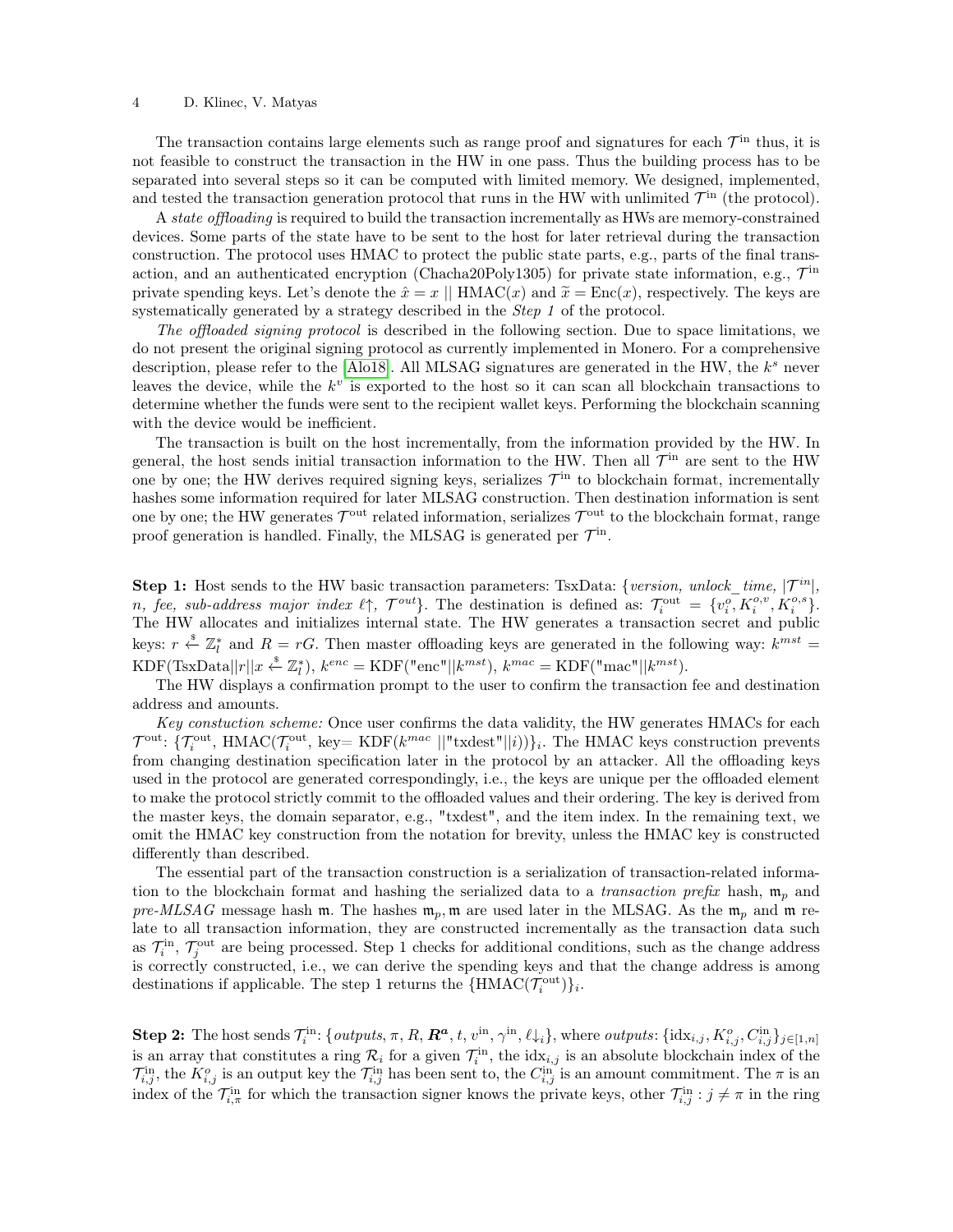are decoys. It holds that  $C_{i,\pi}^{\text{in}} = \gamma^{\text{in}}G + v^{\text{in}}H$ . The t is an index of the  $\mathcal{T}_{i,\pi}^{\text{in}}$  in the transaction output array of the sending transaction. The  $t$  is required to correctly derive transaction spending keys. The

R and  $\mathbb{R}^a$  are sending transaction public keys. The  $\ell \downarrow_i$  is a sub-address minor index (explained below). The  $\pi$  is later omitted from the index tuple to simplify the notation when we talk about  $\mathcal{T}_{i,\pi}^{\text{in}}$ . Sub-addresses is a mechanism that supports having multiple different wallet addresses associ-

ated with the same wallet secret so recipients can specify one-time recipient addresses for better payment tracking. The sub-address is specified by a tuple  $(\ell \uparrow, \ell \downarrow)$ , i.e., the major and minor subaddress index, where by convention the  $(0,0)$  keys map to standard keys  $(k^v, k^s)$ . Then  $k^{s,(\ell^s, \ell^t)}$  $\mathcal{H}_s("SubAddr"|k^v||\ell^{\uparrow}||\ell^{\downarrow}) + k^s$  and  $k^{v,(\ell^{\uparrow},\ell^{\downarrow})} = k^v k^{s,(\ell^{\uparrow},\ell^{\downarrow})}$ .

The one-time address  $K_t^o$  is a unique output public key that the sender generates for each transaction output instead of using the recipient address directly. Let's define recipient keys  $(k_B^v, K_B^v)$ ,  $(k_B^s, K_B^s)$ , sender knows the public parts  $(K_B^v, K_B^s)$ . Sender uses transaction private key r to generate one-time public key  $K_t^o = \mathcal{H}(8rK_B^v||t)G + K_B^s$ , where t is the  $\mathcal{T}^{out}$  index. The  $R = rG$  is stored to the transaction data. The recipient can then compute the spending private key  $k_t^o = \mathcal{H}(k_B^v R || t) + k_B^s$ .

When sending to a sub-address, the  $rK_B^{s,(\ell\uparrow,\ell\downarrow)}$  needs to be added to a transaction data  $\mathbb{R}^a$ , so the receiving and spending works in the same way as with the normal addresses. Note that  $k_B^v r K_B^{s,(\ell^*,\ell_+)}$  $rK_B^{v,(\ell\uparrow,\ell\downarrow)}$ , thus the one-time keys are  $K^o = \mathcal{H}_s(8rK_B^{v,(\ell\uparrow,\ell\downarrow)}||t)G + K_B^{s,(\ell\uparrow,\ell\downarrow)}$  and the corresponding spending private key  $k^o = \mathcal{H}_s(8rK_B^{v,(\ell\uparrow,\ell\downarrow)}||t) + k_B^{s,(\ell\uparrow,\ell\downarrow)} = \mathcal{H}_s(8k^v rK_B^{s,(\ell\uparrow,\ell\downarrow)}||t) + k_B^{s,(\ell\uparrow,\ell\downarrow)}$ . All  $\mathcal{T}^{\text{in}}$ being spent in the transaction being generated have to share the same major sub-address index  $\ell \uparrow$  by design. The  $\ell \uparrow$  is specified in the message of the step 1. We thus omit the  $\ell \uparrow$  from the equations to simplify the notation.

The HW then computes an ECDH *derivation*:  $d_i = 8k^v R$ , if  $(\ell \uparrow = 0 \land \ell \downarrow_i = 0)$ , or  $d_i = 8k^v R_t^a$ otherwise. The HW verifies that  $K^{s,\ell\downarrow_i} = K_i^o - \mathcal{H}_s(d_i||t)G$ . If the equation holds it means the  $\mathcal{T}_{i,\pi}^{\text{in}}$  has been sent to the  $K^{s,\ell\downarrow}$  and we can generate spending private key  $k_i^o = \mathcal{H}(d_i||t) + k^{s,(\ell\uparrow,\ell\downarrow_i)}$  and the  $key\ image\ \ddot{K}_i^o = k_i^o \mathcal{H}_p(k_i^o G).$ 

The HW then generates a new commitment mask  $\alpha_i \stackrel{\hspace{0.1em}\mathsf{\scriptscriptstyle\$}}{ \sim} \mathbb{Z}_l^*$  and a pseudo-output commitment  $C_i' = \alpha_i G + v_i^{\text{in}} H$ . The pseudo-output is used later in the MLSAG scheme. The HW also generates a  $\sin_i$ : {indices,  $\ddot{K}^o_i$ }, a blockchain-encoded message which contains blockchain indices for the ring keys and the key image. The  $\{ \text{vin}_i, C'_i \}$  go to the final transaction, thus they are offloaded in clear-text with HMAC, on the other hand, the  $\{\alpha_i, k_i^o\}$  are sensitive thus offloaded encrypted. The offloading keys are domain separated and contain the  $\mathcal{T}^{\text{in}}$  index. The step 2 returns:  $\{\overline{\text{vin}}_i, C'_i, \widetilde{\alpha}_i, k_i^o, \text{HMAC}(\mathcal{T}_i^{\text{in}})\}.$ 

Step 3: The Monero consensus rules require UTXOs to be ordered by key-image in a transaction. As the vin<sub>i</sub> messages are part of the transaction prefix hash  $\mathfrak{m}_p$ , the host sends vin<sub>i</sub> sorted by key-image, one by one to the HW in step 3, so the HW can update the hashing context  $\mathcal{H}_{\mathfrak{m}_p}$ . As HMAC keys were generated by the original ordering prior to sorting, the host needs to send also the original index  $o^i$ . The correctness of the permutation is verified by checking the set size and a string ordering on key images (no duplicates).

**Step 4:** processes transaction destinations  $\mathcal{T}^{\text{out}}_i$  one by one and is described by the pseudo-code:

1 function SIGNSTEP4 $(\widehat{\mathcal{T}^{\text{out}}_i}$ ) by  $\mathcal T$  $\mathcal{F}^{\text{out}}_i = \{\text{amount}_i^o, K_i^v, K_i^s\}$ 2 Check HMAC on  $\mathcal{T}_i^{\text{out}}$  b to make sure destination was confirmed by the user in the step 1 3  $r_i^a \stackrel{\$}{\leftarrow} \mathbb{Z}_l^*$ ;  $R_i^a \leftarrow (r_i^a K_i^s)$  if isSubaddr $(\mathcal{T}_i^{\text{out}})$  else  $(r_i^a G)$ 4  $d_i \leftarrow 8aR$  if isChange( $\mathcal{T}_i^{\text{out}}$ ) else ( $(8r_i^a K_i^v)$  if isSubaddr( $\mathcal{T}_i^{\text{out}}$ ) else  $(8rK_i^v)$ ) 5  $K_i^o \leftarrow \mathcal{H}_s(d_i||i)G + K_i^s$  $\triangleright$  Derive output one-time address 6  $k_i^a \leftarrow \mathcal{H}_s(d_i||i); \ \gamma_i^o \leftarrow \mathcal{H}_s("commitment\_mask"]|k_i^a)$  $\triangleright$  Derive amount key and C mask 7 ECDH<sub>i</sub> ← {amount<sub>i</sub> ⊕ H("amount"|| $k_i^a$  $\triangleright$  Encrypt amount in the ECDH structure 8 vout<sub>i</sub>  $\leftarrow \{K_i^o\}; C_i^o \leftarrow \gamma_i^o G + \text{amount}_i^o$  $\triangleright$  Serialize destination, compute commitment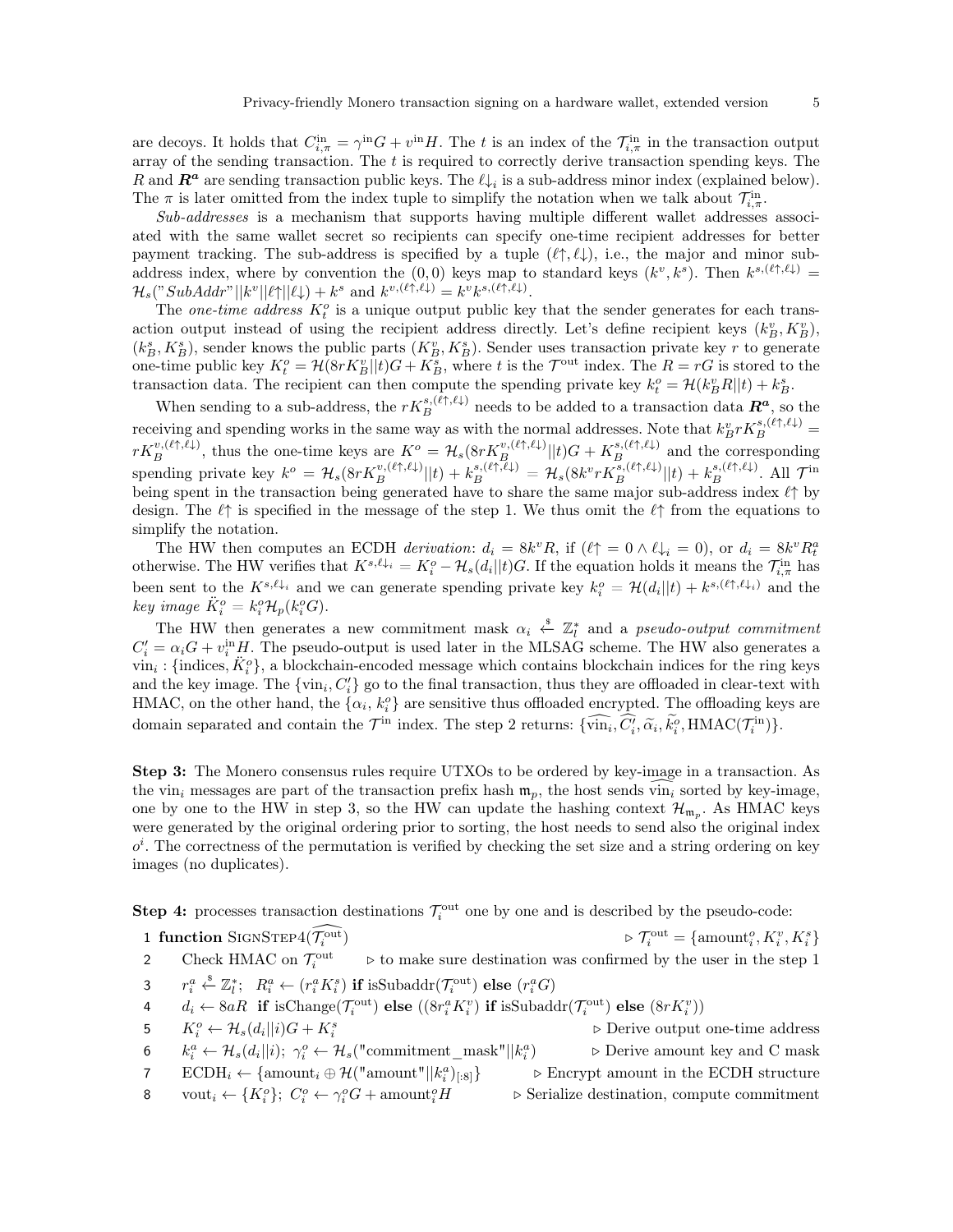- 9 Handle range proof generation for  $\text{(amount}^o_i)$  $\triangleright$  Explained in the section [3](#page-6-0) 10  $\mathcal{H}_{\mathfrak{m}_p}(\text{vout}_i); \ \mathcal{H}_{\mathfrak{m}}^{\text{ecdh}}(\text{ECDH}_i); \ \mathcal{H}_{\mathfrak{m}}^{\text{range}}(\text{rangeProofData}_i)$  $\triangleright$  Incremental hashing
- 11 return  $\lbrace \widehat{\text{vout}_i}, \text{rangeProofData}_i, C_i^o, \text{ECDH}_i \rbrace$

**Step 5:** The *extra* field containing additional transaction information is serialized from the elements  $\{R, \mathbf{R}^a\}$ . The incremental hashing is finished as all required information has been computed. The structure of the message hashes is the following:  $\mathfrak{m}_p = \mathcal{H}(\text{version}, \text{ unlock\_time}, \{\text{vin}_i\}_i, \{\text{vout}_i\}_i,$ extra), then the pre-MLSAG  $\mathfrak{m} = \mathcal{H}(\mathfrak{m}_p \mid \mid \mathcal{H}(\{\text{ECDH}_i\}_i \mid \mid \{C_i^o\}_i) \mid \mid \mathcal{H}(\{\text{rangeProofData}_i\}_i)).$ 

MLSAG: A separate MLSAG is generated per  $\mathcal{T}_j^{\text{in}}$  message. The host then sends  $\{\mathcal{T}_j^{\text{in}}, \mathcal{C}_j, \widetilde{\alpha}_j, k_j^o\}$ , by one The HW chocks HMAGs on received values and decrypts commitment mask  $\alpha_i$  and the one by one. The HW checks HMACs on received values and decrypts commitment mask  $\alpha_j$  and the spending private key  $k_j^o$ .

Mask balancing: The following equation has to hold to prove that the transaction input amounts equal to the transaction outputs plus transaction fee:  $\sum_j C'_j - \sum_t C_t^o$  – fee  $H = 0$ . For that to hold, the commitment masks have to balance on each side, i.e.,  $\sum_j \alpha_j = \sum_t \gamma_t^o$ . As the  $\gamma_t^o$  are generated deterministically in the step 5, the balancing has to be done on a pseudo-output commitment mask  $\alpha_j$ . The  $\alpha_i$  are generated randomly in the step 2 so to make the equation hold the last mask is recomputed in this step:  $\alpha_m = \sum_t \gamma_t^o - \sum_j^{m-1} \alpha_j$ .

The ring is then constructed as  $\mathcal{R}_j = \{\{K_{j,i}^o, (C_{j,i}^{\text{in}} - C'_{j,\pi})\}_{i \in [1,n]}\}\.$  The signer can sign the ring in the MLSAG as he knows the private key for public keys at index  $\pi$ , namely  $k_j^o$  for  $K_{j,\pi}^o$  and  $z_j = (\gamma_{\pi}^{\text{in}} - \alpha_{\pi})$ for  $(C_{j,\pi}^{in} - C'_{j,\pi}) = (\gamma_{\pi}^{in}G + v_j^{in}H - \alpha_{\pi}G - v_j^{in}H)$ . The *MLSAG* is then generated in the following way:

| <b>Algorithm 1 MLSAG</b> generator |                                                                                                                                                                                                                                          |                                                                           |  |  |  |  |
|------------------------------------|------------------------------------------------------------------------------------------------------------------------------------------------------------------------------------------------------------------------------------------|---------------------------------------------------------------------------|--|--|--|--|
|                                    | 1 function MLSAG(m, $\mathcal{R}, \pi, k^o, z$ )                                                                                                                                                                                         |                                                                           |  |  |  |  |
|                                    | 2 $\ddot{K} \leftarrow k^{\circ} \mathcal{H}_p(K_{\pi})$                                                                                                                                                                                 | $\triangleright$ Compute the key image                                    |  |  |  |  |
| 3                                  | $\alpha_1 \stackrel{\$}{\leftarrow} \mathbb{Z}_l^*$ ; $\alpha_2 \stackrel{\$}{\leftarrow} \mathbb{Z}_l^*$ ; $r_{i,j} \stackrel{\$}{\leftarrow} (\mathbb{Z}_l^*)^{2i}$                                                                    | $\triangleright$ Generate random masks                                    |  |  |  |  |
| 4                                  | $c_{\pi+1} \leftarrow \mathcal{H}_s(\mathfrak{m} \mid \mid (K_{\pi}^o \mid \mid \alpha_1 G \mid \mid \alpha_1 \mathcal{H}_p(K_{\pi}^o)) \mid \mid (C_{\pi}^{\text{in}} - C_{\pi}' \mid \mid \alpha_2 G))$                                |                                                                           |  |  |  |  |
| 5                                  | for $i \in (\pi + 1, \pi + 2, \ldots, n, 1, 2, \ldots, \pi - 1)$ do                                                                                                                                                                      |                                                                           |  |  |  |  |
| 6                                  | $c_{i+1} \leftarrow \mathcal{H}_s(\mathfrak{m} \mid \mid (K_i^o \mid \mid r_{i,1}G + c_iK_i^o \mid \mid r_{i,1}\mathcal{H}_p(K_i^o) + c_iK) \mid \mid (C_i^{\text{in}} - C_{\pi}' \mid \mid r_{i,2}G + c_i(C_i^{\text{in}} - C_{\pi}'))$ |                                                                           |  |  |  |  |
|                                    | $r_{\pi,1} \leftarrow \alpha_1 - c_{\pi} k^{\circ}; r_{\pi,2} \leftarrow \alpha_2 - c_{\pi} z$                                                                                                                                           | $\triangleright$ Redefine $r_{\pi}$ as we know the privates for $K_{\pi}$ |  |  |  |  |
| -8                                 | return $\{\ddot{K}, c_1, r_{1,1}, r_{1,2}, \ldots, r_{m,2}\}\$                                                                                                                                                                           |                                                                           |  |  |  |  |

Step 5 returns  $\{\widetilde{\text{MLSAG}}_t, C_t^o\}$ , i.e., the encrypted generated signature and recomputed commitment. The verifier then starts reconstructing commitments from  $c'_2$  and checks if the final  $c'_1$  matches the value from the signature. Thus  $c'_{i+1} = \mathcal{H}_s(\mathfrak{m} \mid \mid (K_{i,1} \mid \mid r_{i,1}G + c_i K_{i,1} \mid \mid r_{i,1}\mathcal{H}_p(K_{i,1}) + c_i K) \mid \mid$  $(K_{i,2} \mid r_{i,2}G + c_iK_{i,2})$ ). The verification works because if  $i \neq \pi$ , the  $c'_{i+1}$  are generated in the same way as in the signer algorithm. If  $i = \pi$  then it holds that  $r_{\pi,j}G + c_{\pi}K_{\pi,j} = (\alpha_j - c_{\pi}k_j)G + c_{\pi}K_{\pi,j} = \alpha_jG$ and similarly  $r_{\pi,1} \mathcal{H}_p(K_\pi^o) + c_\pi \ddot{K} = (\alpha_1 - c_\pi k^o) \mathcal{H}_p(K_\pi^o) + c_\pi \ddot{K} = \alpha_1 \mathcal{H}_p(K_\pi^o) - c_\pi(k^o \mathcal{H}_p(K_\pi^o)) + c_\pi \ddot{K} =$  $\alpha_1 \mathcal{H}_p(K_\pi^o).$ 

Extension: Currently, the MLSAG is generated in memory in one message step as the only memorylimiting factor is the size of the ring  $n = |\mathcal{R}|$ , that is fixed to 11 in the current Monero version, and it can fit in memory. However, the generation algorithm can be easily extended to generate MLSAG in chunks in order to support large ring sizes. Note that each iteration requires only the current ring row  $\mathcal{R}_i$ , the  $r_{i,j}$  masks and  $c_i$  for a fixed i.

Finalization: Once all MLSAGs are generated, the HW returns a decryption keys for  $\widetilde{\text{MLSAG}}_t$ . The HW also generates transaction-dependent encryption key  $k^t = KDF(salt \stackrel{s}{\leftarrow} \mathbb{Z}_l^* || k^s || \mathfrak{m}_p)$  and returns encrypted transaction private keys  $Enc(k^t, r, r^a)$  so other Monero features requiring the keys are supported, such as generating a ZK proof that transaction has been sent.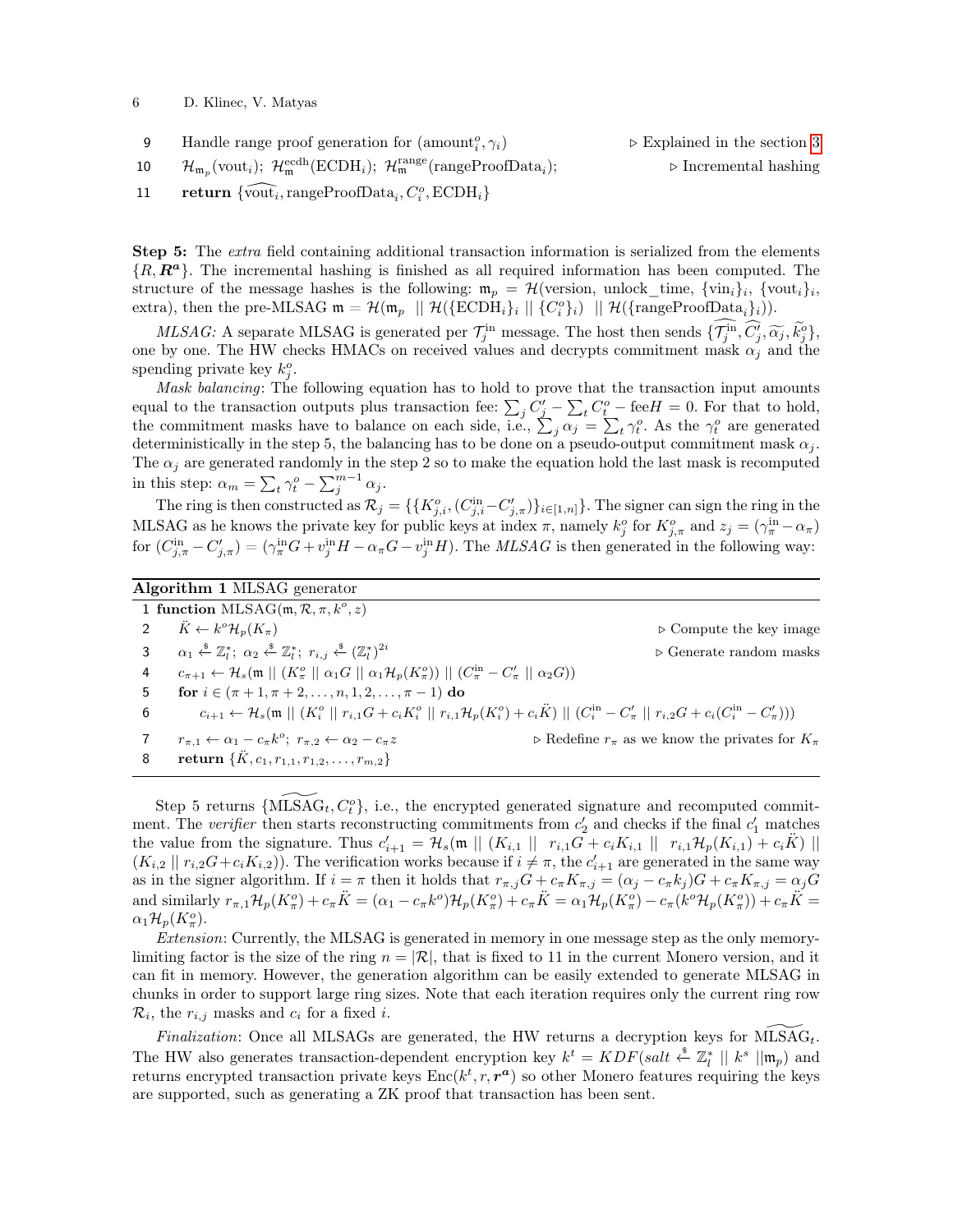Analysis: The protocol is based on cold-signing protocol implemented in Monero codebase, which takes all transaction inputs  $\mathcal{T}^{\text{in}}$ , transaction outputs  $\mathcal{T}^{\text{out}}$ , asks the user to confirm transaction outputs, and a fee and generates a valid Monero transaction. Cold-signing protocol is trivially secure as it is evaluated in a secure environment (offline Monero wallet), and the user confirms all transaction outputs. Our offloaded protocol mimics the cold-signing protocol. It is evaluated in a hardware wallet, which is considered a secure environment. The transaction is constructed incrementally, from the basic input blocks  $\mathcal{T}^{\text{in}}$ ,  $\mathcal{T}^{\text{out}}$  sent one by one to the HW. The user confirms the  $\mathcal{T}^{\text{out}}$  on the HW, as it has a display and touch screen. After the confirmation is done (Step 1), the HW generates HMAC for confirmed  $\mathcal{T}^{\text{out}}$  thus it cannot be later modified by an attacker.

Each call is guarded by a state automaton, set up in step 1 by the parameters of the transaction. This prevents from calling protocol methods in a different than expected order. Moreover, due to HMAC and encryption key construction, it is not possible to modify, reorder, reply, or drop the offloaded state elements. Protocol aborts if invalid input is provided.

The only place where the  $k^s$  is used is during spend key computation, during  $\mathcal{T}^{\text{in}}$  construction. The result of the computation is offloaded in an encrypted form, which could only be used as input in the last protocol step, during MLSAG generation per each  $\mathcal{T}^{\text{in}}$ . MLSAG signature is generated over hash commitment  $m$ , which hashes the entire transaction specification  $(\mathcal{T}^{\text{in}}, \mathcal{T}^{\text{out}})$ .

Moreover, final signatures can be decrypted after the whole protocol finishes successfully, as the decryption keys are sent as the last message. The protocol is thus secure in the malicious attacker model as cheating in each protocol step is detected by HMAC, auth tag, or state transition failure.

The only information the attacker can obtain from the protocol runs (without a need to finish the protocol) is key images corresponding to the  $\mathcal{T}_j^{\text{in}}$ . The key images are part of the constructed transaction. As we need the host to sort key images so some kind of order-preserving encryption would have to be used to protect key images from leaking before the protocol finish. However, we do not consider this as a required measure as the key images are computed during the blockchain scanning once the transaction sent to our wallet has been found.

**Space complexity:** The space complexity is determined by  $O(n + p)$ , i.e., by a ring size and the number of the transaction outputs, i.e.,  $n = 11$  and  $p \le 16$  in the current Monero version. The whole ring is needed only for the MLSAG signature, which can be easily extended to support large rings. If the p is increased later, the protocol can be easily changed to offload all output-related values.

The *state* maintained by the protocol contains:  $\{k^v, k^s, k^{\text{enc}}, k^{\text{mac}}, r, n, m, p, \ell\uparrow, \text{fee}, \mathcal{T}^{\text{out}}_{\text{change}}, r^a,$  $\mathbf{R}^a$ , extra,  $v_p^o$ ,  $\sum v_i^o$ ,  $\sum v_j^{\text{in}}$ ,  $\sum \alpha_j$ ,  $\sum \gamma_t$ ,  $\mathbf{C}'$ ,  $v^o$ ,  $\gamma^o$ , current element index, automaton state,  $\mathcal{H}_{\mathfrak{m}_p}$ ,  $\mathcal{H}_{\mathfrak{m}}: \{\mathcal{H}_{\mathfrak{m}}^{\text{main}}, \mathcal{H}_{\mathfrak{m}}^{\text{group}}, \mathcal{H}_{\mathfrak{m}}^{\text{range}}\}, \mathfrak{m}_p, \mathfrak{m}\}.$  However, state entries do not exist all in the same time in the memory and entries are freed once they are not needed anymore, e.g,  $\{r^a, R^a, \text{extra}, C', \mathcal{H}_{\mathfrak{m}_p}, \mathcal{H}_{\mathfrak{m}}\}$ can be deleted after step 4 as they are needed only for the hashing. Similarly, the  $\{ \mathcal{T}_{change}^{out}, v^o, \gamma^o \}$ can be deleted after all outputs have been processed (and range proofs were generated).

Performance: The transaction signing protocol implemented in Micropython for Trezor HW was tested with various input transactions. Refer to Table [1](#page-7-0) for performance overview data.

# <span id="page-6-0"></span>3 Range proof

The range proof is a zero-knowledge proof that the amount encoded in a scalar  $v \in \mathbb{Z}_l^*$  (256-bit number for Ed25519), lies in the interval  $[0, 2^{64})$ , without revealing the amount value. Range proof computations are the most resource expensive operations in the transaction construction (time and memory). Thus it makes sense to offload the computation to the host. Range proofs do not contain any wallet secrets, so the offloading optimizes the signing protocol, making it feasible to run on resource-constrained devices.

The range proofs make use of commitments  $V = \gamma G + vH$ , where  $\gamma \stackrel{\hspace{0.1em}\mathsf{\scriptscriptstyle\$}}{\leftarrow} \mathbb{Z}_l^*$  is a mask, and the V is part of the publicly stored information. If the attacker generates the masks in a special way, he can exfiltrate information about the keys or the transaction. From the binding property of the commitment scheme and the discrete logarithm problem, it is infeasible to find a different  $v', \gamma'$ , s.t.  $\gamma' G + v' H = \gamma G + v H$ .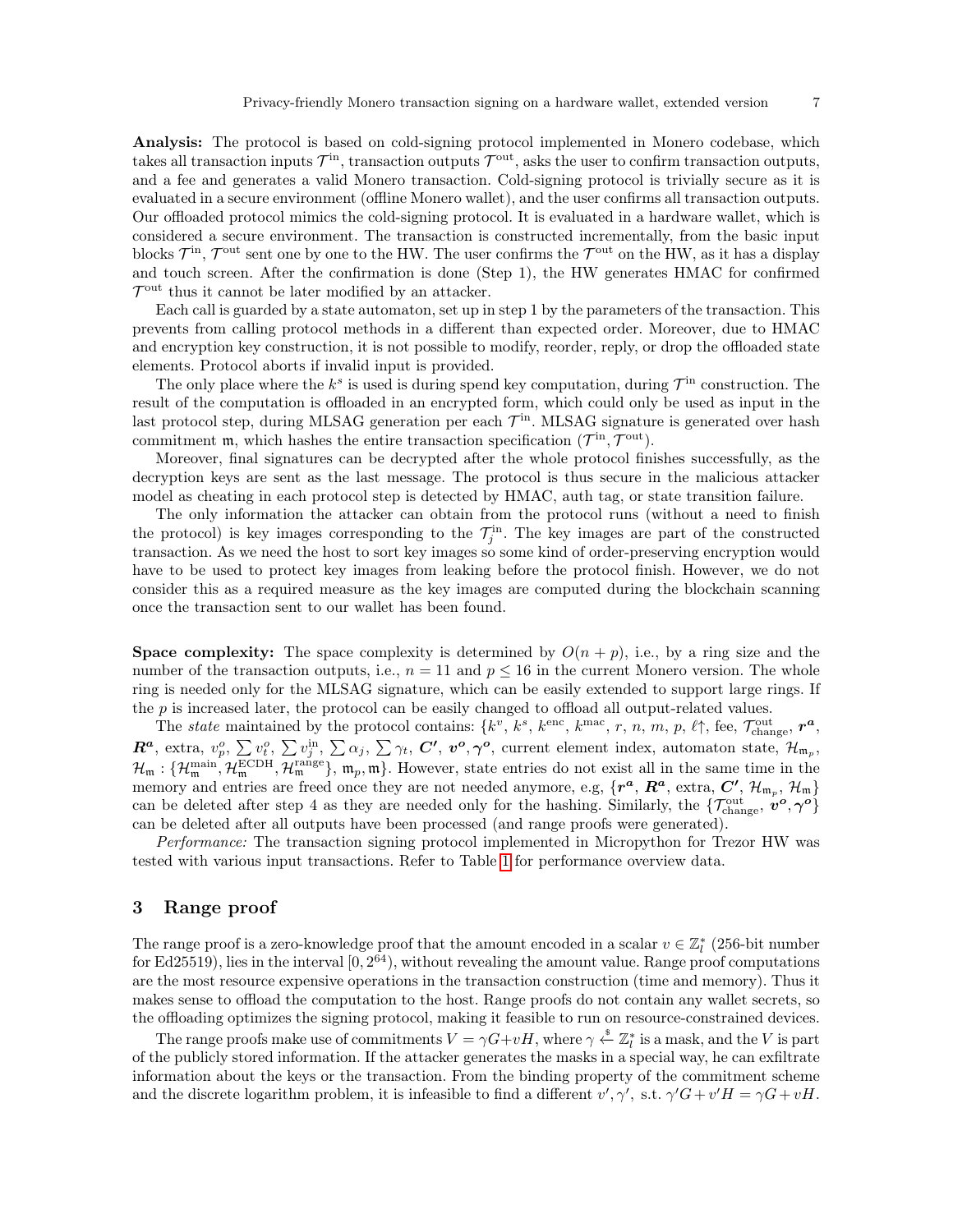<span id="page-7-0"></span>Table 1. Performance of the transaction signing protocol on Trezor HW. The algorithm was tested on emulator and Trezor T HW. Configuration is a tuple ( $\#$ inputs,  $\#$ outputs,  $\#$ ring size). By default, the ring size is 11 and the third element is omitted. he first metric, "Time emu", is a runtime in an emulator, other statistics are from runs on the real hardware. " $\sum$  Steps" is protocol computation time without communication overhead, "rounds" is a total number of message round-trips. Rows with "State" show a maximal state size over the protocol, where "real" is the real size measured in the implementation, "min" is the minimal space required, without Micropython objects overhead. Note that the range-proof is not included in the statistics as it is measured separately in section [3.](#page-6-0) It is visible that the state size is constant, and timing is linear to the number of inputs.

| Configuration     | $2 - 2$ | $2 - 2 - 24$ | $2 - 2 - 48$ | $16-2$  | $32-2$  | 64-2    | 128-2   | $2 - 16$ | 16-16   |
|-------------------|---------|--------------|--------------|---------|---------|---------|---------|----------|---------|
| Time Emu [s]      | 9.31    | 7.68         | 21.80        | 29.93   | 58.13   | 106.32  | 209.88  | 21.45    | 42.21   |
| Time [s]          | 16.90   | 21.45        | 30.82        | 83.22   | 156.82  | 306.74  | 604.09  | 46.13    | 118.42  |
| <b>Steps</b>      | 12.49   | 14.63        | 19.59        | 56.30   | 106.69  | 207.33  | 408.42  | 36.62    | 81.05   |
| Rounds            | 14      | 14           | 14           | 56      | 104     | 200     | 392     | 28       | 70      |
| RAM [B]           | 41 264  | 70 768       | 79 328       | 42 176  | 42 208  | 42 048  | 58 512  | 41 376   | 42 464  |
| State min [B]     | 2 3 8 5 | 2 3 8 5      | 2 3 8 5      | 2 3 8 5 | 2 3 8 5 | 2 3 8 5 | 2 3 8 5 | 4 4 0 6  | 4 4 0 6 |
| [B]<br>State real | 5 3 1 5 | 5 3 1 5      | 5 3 1 5      | 5 3 1 5 | 5 3 1 5 | 5 3 1 5 | 5 3 1 5 | 9 2 2 4  | 9 2 2 4 |

The attacker already knows the amount as he observes the transaction construction, but knowing the masks enables the attacker to prove the amount to a third party (e.g., court). This poses a privacy risk as the attacker can prove that he has seen the transaction construction or knows the amount keys.

The Bulletproof  $[Bun+18]$   $(BP)$  is the range proof system used in Monero. The proof size increases logarithmically with respect to the number of statements (transaction outputs). BP can prove  $M = 2<sup>x</sup>$ statements. The BP proof has the following structure: points/scalars  $A, S, T_1, T_2, \tau_x, \mu, a, b, t$ ; a vector of Pedersen commitments V of size M, vectors L, R of points of size  $6log(M)$ . In order to understand the implementation and the offloading protocol for the Bulletproofs, the Algorithm [2](#page-8-0) describes the in-memory prover. We implemented the memory-optimized version for the Trezor HW. As the whole computation is in-memory, the algorithm is secure in the malicious attacker model.

Space complexity: Up to the while-loop on line [29,](#page-8-0) all vectors can be evaluated on-the-fly with a constant memory and low CPU overhead with just  $v, \gamma$  stored. Vectors like  $\zeta, r_0, r_1$  are evaluated in a constant time with sequential access to the elements, i.e., with internal state to  $x_i$  the  $x_{i+1}$ can be evaluated in  $O(1)$ . The size of vectors is reduced by 2 with each iteration so overall memory consumption is determined by the first iteration. The values  $c<sub>L</sub>, c<sub>R</sub>, L<sub>c</sub>, R<sub>c</sub>, w$  can be computed in a constant memory with on-the-fly vector evaluation. The vectors  $G', H', a', b'$  folding on lines [36-39](#page-8-0) require to store the results to the memory as on-the-fly evaluation of the new vectors would be infeasible due to large dependency complexity (mainly  $L_c, R_c$ ). Thus the space complexity of the whole algorithm is  $O(4\frac{MN}{2})$ . This leaves a space for minor optimization: with the  $O(2MN)$  memory we can memorize the  $l, r$  vectors before the while-loop, compute the loop up to line [37](#page-8-0) with  $O(2MN)$  memory, but more effectively due to reduced on-the-fly evaluation costs. Before line [38,](#page-8-0) the memory consumption is  $O(MN)$ , after the line [39](#page-8-0) it is  $O(2MN)$ .

Implementation: We implemented the in-memory Bulletproof prover as specified in the Algorithm [2](#page-8-0) and the verifier in Micropython and tested on the Trezor HW. The size of the generated proof is  $32(9 + M + 2log(NM)) = 672 + 32M + 64log(M)$ , for  $N = 64$  bits of amount and M statements. The memory usage is  $32(128M + 12log(M)) + O(max(lq(N), M))$  B. The verification algorithm runs with  $O(max(lq(N), M))$  memory. Table [2](#page-9-0) shows the performance of the prover and the verifier implemented on the Trezor. The RAM min shows the minimal amount of RAM required to cover the BP generation w.r.t. dominating cost - vectors, excluding the constants and state required for on-the-fly evaluation.

<span id="page-7-1"></span> $^4$  Multiplying by  $8^{-1}$  protects from small subgroup addition  $\texttt{https://www.getmonero.org/2017/05/17/dis}$  $\texttt{https://www.getmonero.org/2017/05/17/dis}$  $\texttt{https://www.getmonero.org/2017/05/17/dis}$ [closure-of-a-major-bug-in-cryptonote-based-currencies.html](https://www.getmonero.org/2017/05/17/disclosure-of-a-major-bug-in-cryptonote-based-currencies.html)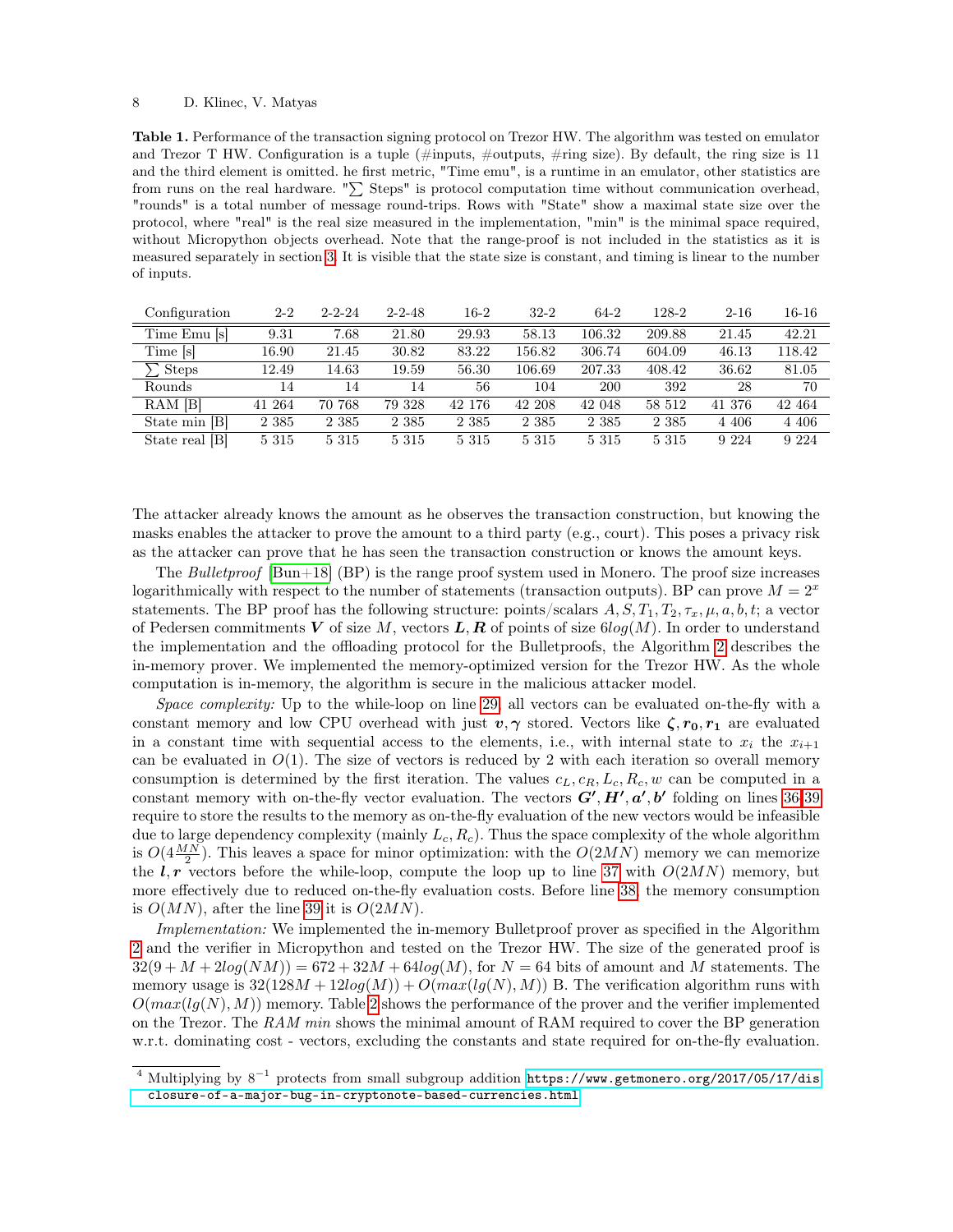<span id="page-8-0"></span>Algorithm 2 Bulletproof prover.  $N = 64, M = |v|, v$  is a vector of amount scalars 1 function BULLETPROOFPROVER $(v, \gamma)$   $\qquad \qquad \triangleright$  Amounts and masks are input parameters 2  $(V, A, S, T1, T2, \tau_x, \mu, x, h, l_{0,i}, l_{1,i}, r_{0,i}, r_{1,i}) \leftarrow \text{BULLETPROOFPREFIX}(\boldsymbol{v}, \boldsymbol{\gamma})$ 3  $l_i \leftarrow l_{0,i} + x l_{1,i}$   $\triangleright$  Vector l 4  $r_i \leftarrow r_{0,i} + xr_{1,i}$   $\triangleright \text{Vector } r$ 5  $t \leftarrow l \cdot r; x' \leftarrow \mathcal{H}_s(x||x||\tau_x||\mu||t)$  $\triangleright$  Evaluated with constant memory up to this point.  $\mathbf{6} \qquad (\boldsymbol{L}, \boldsymbol{R}, a_0', b_0') \leftarrow \text{BulletproofLoop}(\boldsymbol{l}, \boldsymbol{r}, \boldsymbol{\mathring{G}}, \boldsymbol{y}^{-|\hat{H}|} \circ \boldsymbol{\mathring{H}}, MN, -1, x', x')$  $7 \qquad \mathbf{return} \; (\boldsymbol{V}, A, S, T1, T2, \tau_x, \mu, \boldsymbol{L}, \boldsymbol{R}, a_0', b_0', t)$ 8 function BULLETPROOFPREFIX $(v, \gamma)$   $\rightarrow$  Amounts and masks are input parameters 9  $\hat{G}_{i\in[0,...,MN)} \leftarrow \mathcal{H}_p(\mathcal{H}("bulletproof"] | H || \text{variant}(2i + 1)))$   $\triangleright$  varint encodes integer to bytes 10  $H_{i\in[0,...,MN)} \leftarrow \mathcal{H}_p(\mathcal{H}("bulletproof"]|H||variant(2i)))$ 11  $V_i \leftarrow \gamma_i G + v_i H$  . Compute commitment vector V used on line [18](#page-8-0) 12  $\overset{\hspace{0.1em}\mathsf{\scriptscriptstyle\$}}{\leftarrow} \mathbb{Z}_l^*$ 13  $a_L \leftarrow \text{expand}(v); a_R = a_L - 1^{MN}$  $\mathbb{E}^{MN}$  between  $\text{spand}(v) = x: \sum_{i=0}^{63} 2^i x_{64j+i} = v_j, j \in [0, |v|), x_i \in \{0, 1\}$ 14  $A \leftarrow 8^{-1} \left( \alpha G + \sum_{i=0}^{MN-1} a_{L,i} \mathring{G}_i + a_{R,i} \mathring{H}_i \right)$  $\triangleright$  Commitment over values<sup>[4](#page-7-1)</sup> 15  $\rho, R \stackrel{\$}{\leftarrow} (\mathbb{Z}_l^*)^2$ 16  $s_L \leftarrow \text{randVct}(0), s_R \leftarrow \text{randVct}(1)$   $\qquad \qquad \triangleright \text{randVct}(j) = x : |x| = MN, x_i = H_s("mask"||R||i||j)$ 17  $S \leftarrow 8^{-1} \left( \rho G + \sum_{i=0}^{MN-1} s_{L,i} \mathring{G}_i + s_{R,i} \mathring{H}_i \right)$  $\triangleright$  Commitment over random masks 18  $y \leftarrow \mathcal{H}_s(\mathcal{H}_s(\mathbf{V})||A||S); z \leftarrow \mathcal{H}_s(y)$  . Compute commitments over inputs and masks 19  $l_0 \leftarrow a_L - z1$  $\triangleright$  Vectors evaluated with constant memory, with  $\boldsymbol{v}$ 20  $\zeta_i \leftarrow z^{2 + \lfloor i/N \rfloor} 2$  $\triangleright$  Evaluated with constant memory and time with sequential access  $21 \qquad \bm{r_0} \leftarrow ((\bm{a_R}+z) \circ \bm{y}^{MN}) + \bm{\zeta}; \, \bm{r_1} \leftarrow \bm{s_R} \circ \bm{y}^{MN}$ 22  $t_1 \leftarrow l_0 \cdot r_1 + l_1 \cdot r_0; t_2 \leftarrow l_1 \cdot r_1$ 23  $\tau_1, \tau_2 \overset{\hspace{0.1em}\mathsf{\scriptscriptstyle\$}}{\leftarrow} (\mathbb{Z}_l^*)^2$ 24  $T_1 = 8^{-1} (\tau_1 G + t_1 H); T_2 = 8^{-1} (\tau_2 G + t_2 H)$ 25  $x \leftarrow \mathcal{H}_s(z||z||T1||T2)$ 26  $\tau_x \leftarrow \tau_1 x + \tau_2 x^2 + \sum_{i=0}^M \gamma_i z^{i+2}; \ \mu \leftarrow \rho x + \alpha$ 27 return  $(V, A, S, T1, T2, \tau_x, \mu, x, h, l_{0,i}, l_{1,i}, r_{0,i}, r_{1,i})$ 28 function BULLETPROOFLOOP $(a', b', G', H', n', c, w, x')$ 29 while  $n' > 1$  do 30  $\bar{n} \leftarrow n'; n' \leftarrow n'/2; c \leftarrow c + 1$ 31  $c_L \leftarrow a'_{[0,...,n')} \cdot b'_{[n',...,n]}$ 32  $c_R \leftarrow a'_{[n',...,n]}, \cdot b'_{[0,...,n')}$ 33  $L_c \leftarrow 8^{-1} \left( \left( \sum_{i=0}^{n'} a'_i \quad G'_{i+n'} + b'_{i+n'} H'_i \right) + (c_L x') H \right)$ 34  $R_c \leftarrow 8^{-1} \left( \left( \sum_{i=0}^{n'} a'_{i+n'} G'_i + b'_i + H'_{i+n'} \right) + (c_R x') H \right)$ 35  $w \leftarrow \mathcal{H}(w, L_c, R_c)$ 36  $a'_i \in [0,...,n') \leftarrow w \quad a'_i + w^{-1} a'_i$  $\triangleright$  Scalar vector folding, reduces vector size by 2 37 b  $b'_{i\in[0,...,n')}\leftarrow w^{-1}b'_{i}+w\quad b'_{i+n'}$ 38  $G'_{i\in[0,...,n')}\leftarrow w^{-1}G'_{i}+w\quad G'_{i}$  $\triangleright$  Hadamard product (folding), reduces vector size by 2 39  $H'_{i\in[0,...,n')} \leftarrow w \quad H'_{i} + w^{-1}H'_{i+n'}$  ${\bf 40}\quad \quad {\bf return}\;({\bm L},{\bm R},a_0',b_0')$  $\triangleright$  vector **L** composed from  $L_c$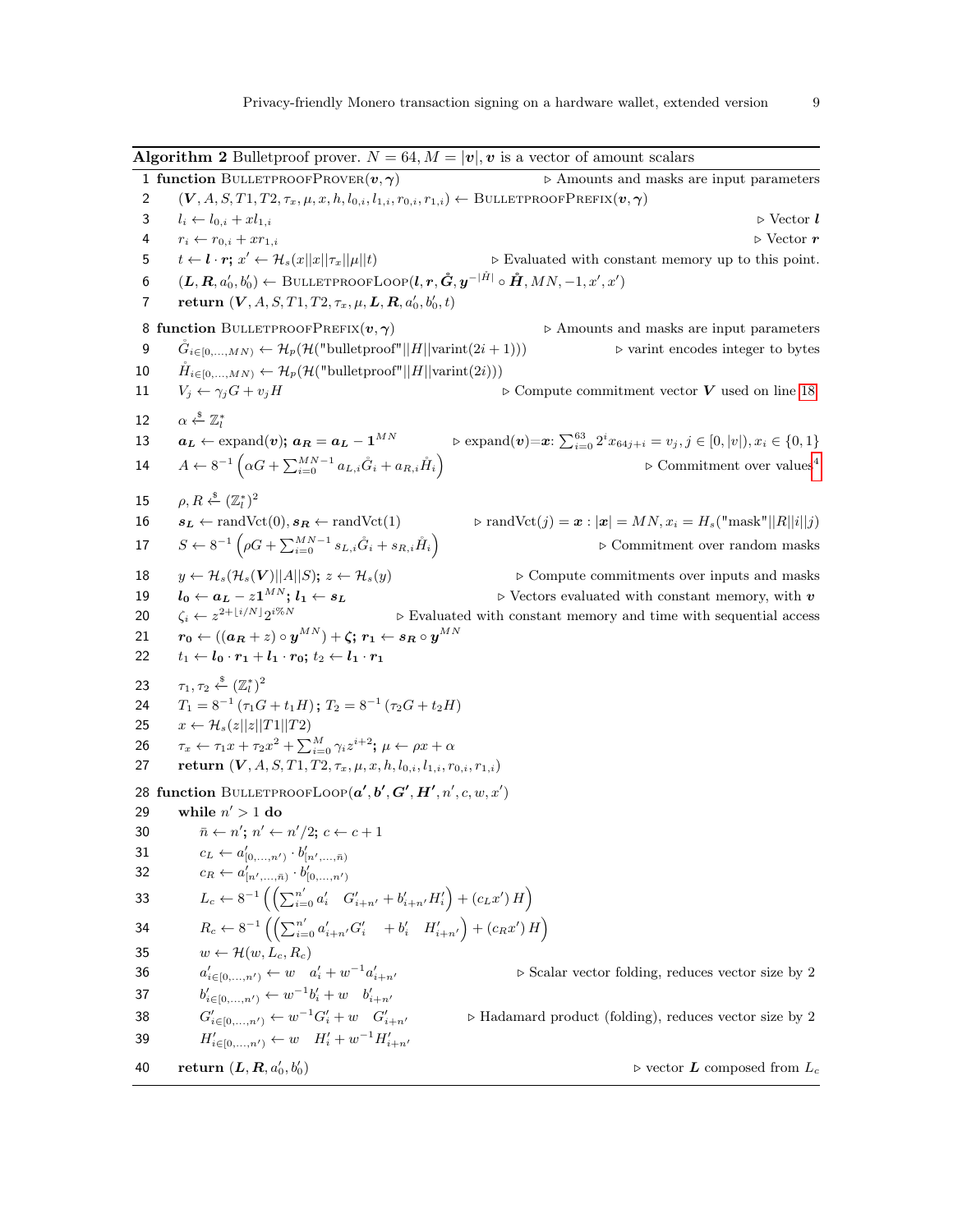The difference between Total RAM and minimal RAM is due to memory handling mechanisms in Micropython and constant memory overhead for on-the-fly vector evaluation.

| Prover outputs   |         | 9        |        |        | 16      |
|------------------|---------|----------|--------|--------|---------|
| Time [s]         | 16.88   | 30.55    | 57.40  | 121.21 | 246.57  |
| RAM min [B]      | 4 4 8 0 | 8 640    | 16 896 | 33 344 | 66 176  |
| RAM total [B]    | 9648    | 13 536   | 22 224 | 39 696 | 74 400  |
| Verifier outputs |         | $\Omega$ |        | 8      | 16      |
| Time [s]         | 5.12    | 9.58     | 18.56  | 39.00  | 80.40   |
| RAM total [B]    | 5 6 6 4 | 6 256    | 6912   | 7 616  | 8 5 1 2 |
| Proof size [B]   | 704     | 800      | 928    | 1120   | 1440    |

<span id="page-9-0"></span>Table 2. BP performance on the Trezor T hardware wallet. Verifier is faster than prover and requires significantly lower memory. Prover time and space complexity increases linearly to the input size.

#### 3.1 Offloaded Bulletproofs

Due to rising space complexity, it is not possible to generate BPs with  $M \geq 4$  on the Trezor. We thus designed a new privacy-preserving secure multi-party protocol (MPC) to compute Bulletproofs jointly with the PC host and a hardware wallet with a constant memory on the hardware wallet side. We do not consider the time and memory requirements of the protocol running on the host in the following text.

A naïve offloading protocol computes all vector-related operations by chunking, i.e., exporting encrypted vectors to a host, then asks for vector chunks to compute the intermediate results. The vectors  $l, r$  and dot-products  $c_L, c_R, t$  can be computed incrementally as  $t = \sum l_i r_i$ . We need only sequential access to the vector elements thus the chunking method works well. This yields a constant memory protocol, but with high communication overhead.

We present basic offloading techniques in the following paragraphs, which are used to transform the in-memory prover to the privacy-preserving MPC prover with constant memory.

Dot-product offloading: We can evaluate dot-products and foldings on the host privately, using homomorphic property of a *blinding*. We export the vectors  $\pi_{a'}a', \pi_{b'}b'$  to the host, where  $\pi_{a'}, \pi_{b'} \stackrel{\$}{\leftarrow}$  $\mathbb{Z}_l^{*2}$  are random blinding scalars known only to the HW. The host computes the dot-product of blinded vectors  $\bar{r} = \pi_{a'} a' \cdot \pi_{b'} b' = \sum \pi_{a'} a'_{i} \pi_{b'} b'_{i} = \pi_{a'} \pi_{b'} \sum a'_{i} b'_{i}$  and returns  $\bar{r}$ , i.e., blinded value r, to the HW. The HW then unblinds the  $\overline{r}$  as  $\pi_{a'}^{-1}\pi_{b'}^{-1}\overline{r} = r = a' \cdot b'$  to get the dot-product.

As the scalars are from  $\mathbb{Z}_l^*$  and vector elements are essentially random, the attacker cannot infer  $a'$ from  $\pi_{a'}a'$ . The  $\pi_{a'}a'_{0} = z$  does not have a unique factorization, i.e.,  $\forall z, x \exists y : xy = z; y = zx^{-1}$ . Thus, a blinded vector is indistinguishable from an unblinded one for an attacker. Moreover, each element is divisor of 1 in  $\mathbb{Z}_l^*$  so we cannot extract the blinding masks by  $GCD(\pi l_0, \pi l_1)$  as it is undefined.

<span id="page-9-1"></span>Folding offloading: A vector folding is defined as  $a'_{i\in(0,...,n']} = wa'_i + w^{-1}a'_{i+n'}$ , before folding it holds  $|\mathbf{a'}|=2n'$ , after the fold  $|\mathbf{a'}|=n'$ . Computing the folding on the host saves CPU and communication round-trips. Only the  $w$  is needed for the host to compute the folding, but it is desired to keep internal constants secret to preserve the privacy-preserving property of the offloading. Thus  $\{w, w^{-1}\}$ are incorporated into blinding masks.

We have two distinct blinding constants for one vector. One for the lower half (LO), the other for the higher half (HI):  $\{\pi_{a'_{LO}}, \pi_{a'_{HI}}\}$ . The folding is then computed in two parts, as we preserve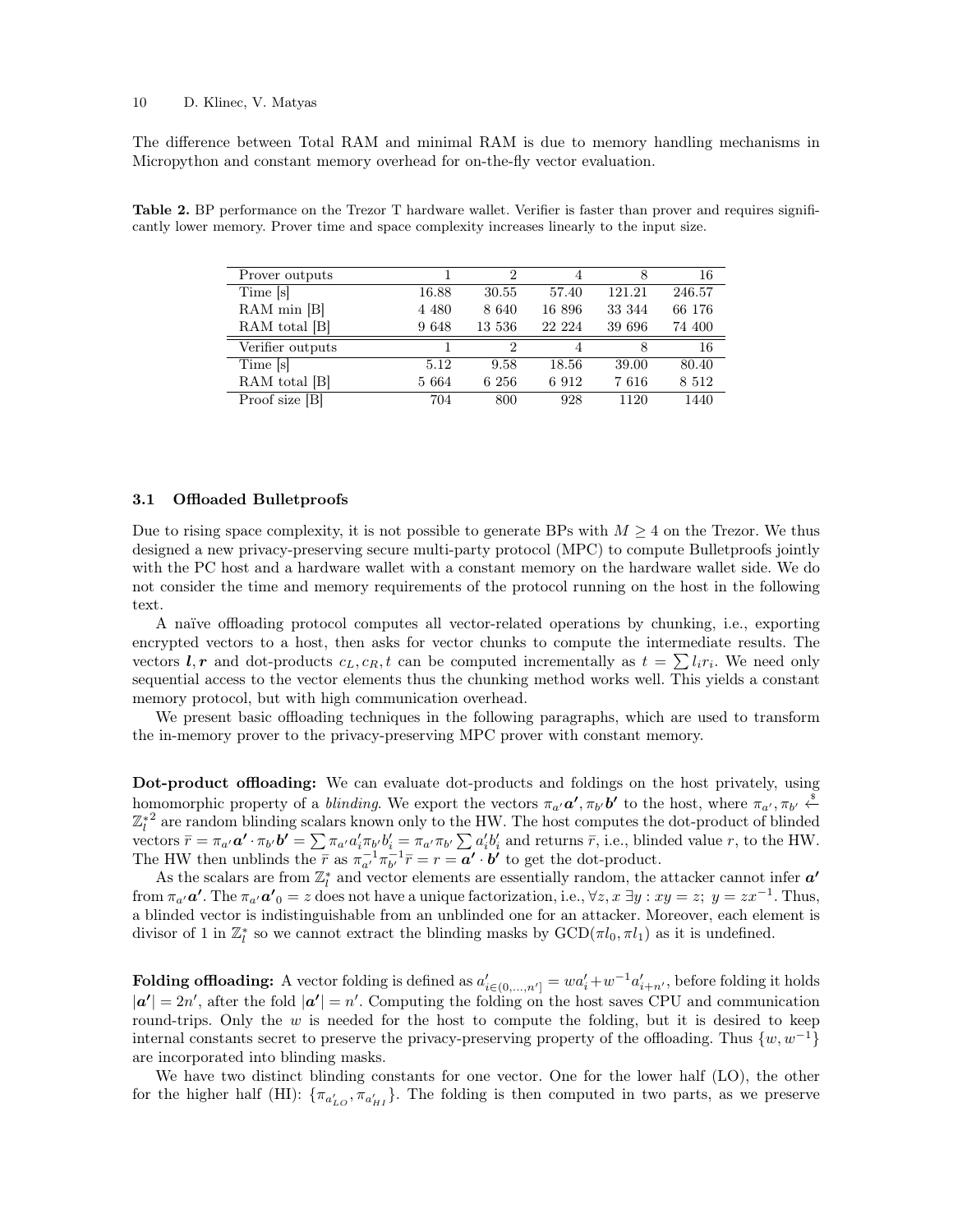the LO/HI blinding also for the folding result vector, as shown in Figure [3.1](#page-9-1) and equation [1,](#page-10-0) so this blinding scheme is composable.

Let's thus define  $x_{LO} = x_{[:\frac{n}{2}]}$  and  $x_{HI} = x_{[\frac{n}{2}]}$  for vector x of length n,  $Lh(0)=$ LO,  $Lh(1)=$ HI, then define folding constants as  $\phi_{\bm{x},j}, \bm{x} \in \{\bm{a'},\bm{b'},\bm{G'},\bm{H'}\}, j \in [0,3], \phi_{\bm{x},j} = \theta_{\bm{x}_{Lh(\lfloor j/2 \rfloor)}}w^{1-(2j\%4)}\pi_{\bm{x}_{Lh(j\%2)}},$ e.g.,  $\phi_{a',0} = \theta_{a'_{LO}} w \pi_{a'_{LO}}^{-1}$ , where  $\theta$  are randomly generated blinding masks from  $\mathbb{Z}_{l}^{*}$  for the next round. The  $\phi$  is constructed so it cancels the blinding mask  $\pi$ , multiplies by  $w^{\{1,-1\}}$ , and multiplies by a new blinding mask  $\theta$ . It is also easy to observe that folding offloading is compatible with the dot-product offloading, as  $c_L = a_{LO}' \cdot b_{HI}'$ ,  $c_R = a_{HI}' \cdot b_{LO}'$ .

The blinding technique differs from the dot-product offloading due to constants  $\{w, w^{-1}\}$  being used. We need to have distinct blinding masks for each term in the folding sum, so an attacker cannot extract the  $w$  from the blinding masks. The folding offloading works in the following way:

<span id="page-10-0"></span>
$$
\frac{\frac{\phi_{a',0}}{\phi_{a',1}} \left(\pi_{a'_{LO}} \mathbf{u}^{-1} \pi_{a'_{H}}^{-1}\right) \left(\pi_{a'_{LO}} \mathbf{u}^{-1} \pi_{a'_{H}}^{-1}\right) \left(\pi_{a'_{LO}} \mathbf{u}^{-1} \pi_{a'_{H}}^{-1}\right) \left(\pi_{a'_{H}} \mathbf{u}'_{H'}\right)}{\frac{\phi_{a',1}}{\phi_{a',1}} \left(\pi_{a'_{L}} \mathbf{u}^{-1} \pi_{a'_{H}}^{-1}\right) \left(\pi_{a'_{H}} \mathbf{u}'_{H'}\right)\right)}
$$
\n
$$
\frac{\frac{\phi_{a',0}}{\phi_{a',1}}}{\frac{\phi_{a'_{H}} \mathbf{u}^{-1} \left(\pi_{a'_{LO}} \mathbf{u}^{-1} \pi_{a'_{L}}^{-1}\right) \left(\pi_{a'_{LO}} \mathbf{u}^{-1} \pi_{a'_{H}}^{-1}\right) \left(\pi_{a'_{H}} \mathbf{u}'_{H'}\right)}{\frac{\phi_{a'_{H}} \mathbf{u}^{-1} \left(\pi_{a'_{H}} \mathbf{u}'_{H'}\right) \left(\pi_{a'_{H}} \mathbf{u}'_{H'}\right) \left(\pi_{a'_{H}} \mathbf{u}'_{H'}\right) \left(\pi_{a'_{H}} \mathbf{u}'_{H'}\right) \left(\pi_{a'_{H}} \mathbf{u}'_{H'}\right)}{\frac{\phi_{a',1}}{\phi_{a',2}} \left(\pi_{a'_{H}} \mathbf{u}^{-1} \pi_{a'_{H}}^{-1}\right) \left(\pi_{a'_{H}} \mathbf{u}'_{H'}\right) \left(\pi_{a'_{H}} \mathbf{u}'_{H'}\right)}{\frac{\phi_{a',1}}{\phi_{a',3}} \left(\pi_{A}} \mathbf{u}'_{H'}\right)}
$$
\n
$$
\frac{\frac{\phi_{a',1}}{\phi_{a',1}} \left(\pi_{a'_{H}} \mathbf{u}'_{H'}\right) \left(\pi_{a'_{H}} \mathbf{u}'_{H'}\right) \left(\pi_{a'_{H}} \mathbf{u}'_{H'}\right)}{\frac{\phi_{a',1}}{\phi_{A}} \left(\pi_{A}} \mathbf{u}'_{H'}\right)}
$$
\n
$$
\frac{\frac{\phi_{a',1}}{\phi_{a',1}} \left(\pi_{a'_{H}} \mathbf
$$

<span id="page-10-2"></span>Initial  $G', H'$  folding: The folding of the  $G', H'$  cannot be performed as defined above as the vectors are protocol constants in the first round (known to attacker), i.e.,  $\pi_{G'} = \pi_{H'} = 1$ . Thus the attacker could extract w from the  $\phi$  and unblind the folded vectors. We define folding constants  $\phi^{(0)}$  for the first round as in the equation [2:](#page-10-1)  $\phi_{\bm{x},j}^{(0)}$ ,  $\bm{x} \in \{\bm{G'},\bm{H'}\}, j \in [0,3], \phi_{\bm{x},j}^{(0)} = \theta_{\bm{x}_{Lh(\lfloor j/2 \rfloor)}} w^{(2j\%4)-1} + (1-j\%) \tau_{x_{LO}},$ e.g.,  $\phi_{\mathbf{G}',0}^{(0)} = \theta_{\mathbf{G}'_{LO}} w^{-1} + \pi_{\mathbf{G}'_{LO}}.$ 

<span id="page-10-1"></span>The host computes the folding with the  $G', H', \phi^{(0)}$ , the HW then generates a vector of correction points  $\pi_{G'_{LO}} G'_{LO}$  and returns it to the host so the host can remove extraneous component caused by the additive blinding mask  $\pi_{G'_{LO}}$ .

$$
\theta_{G'_{LO}} G'_{[:\frac{n'}{2}]} + \pi_{G'_{LO}} G'_{LO} \leftarrow (\theta_{G'_{LO}} w^{-1} + \pi_{G'_{LO}}) G'_{[:n']} + (\theta_{G'_{LO}} w) G'_{[n':]}
$$
\n
$$
\theta_{G'_{HI}} G'_{[\frac{n'}{2}]} + \pi_{G'_{LO}} G'_{LO} \leftarrow (\theta_{G'_{HI}} w^{-1} + \pi_{G'_{LO}}) G'_{[:n']} + (\theta_{G'_{HI}} w) G'_{[n':]}
$$
\n
$$
(2)
$$

 $L_c, R_c$  offloading: Observe that  $L_c$  from line [33](#page-8-0) can be computed from 3 independent components:  $L_c = 8^{-1} \left( \left( \left( \sum_{i=0}^{n'} a'_i G'_{i+n'} \right) + \left( \sum_{i=0}^{n'} b'_{i+n'} H'_i \right) \right) + (c_L x') H \right)$ . Each component can be computed by the host with blinded vectors. The  $c_L$  is offloaded dot-product, host returns  $\pi_{a'_{LO}} \pi_{b'_{HI}} c_L$ . The sum  $\sum_{i=0}^{n'} a'_i G'_{i+n'}$  is computed from the blinded vectors in a similar way, the host returns:  $\overline{L_{cA}} = \pi_{a'_{LO}} \pi_{G'_{D}}$  $\sum_{i=0}^{n'} a_i^j G'_{i+n'}$ , the other sum is analogical. The HW unblinds the components and computes  $L_c$ .

Implementation: The offloaded Bulletproof prover as defined in Algorithm [3](#page-11-0) was implemented in the Micropython for the Trezor and performance of the implementation was evaluated. Table [3](#page-12-0) shows a total time and memory consumption for the emulator (running the same software, but with emulated CPU, running on the desktop) and the HW. The table also contains performance statistics for previous in-memory implementation for comparison. The HW part also contains a maximal state size during the computation and maximum RAM needed for all steps of the algorithm, which gives minimal RAM needed for the offloaded algorithm. Real total RAM usage is higher due to Micropython memory management, message recoding, serialization, etc.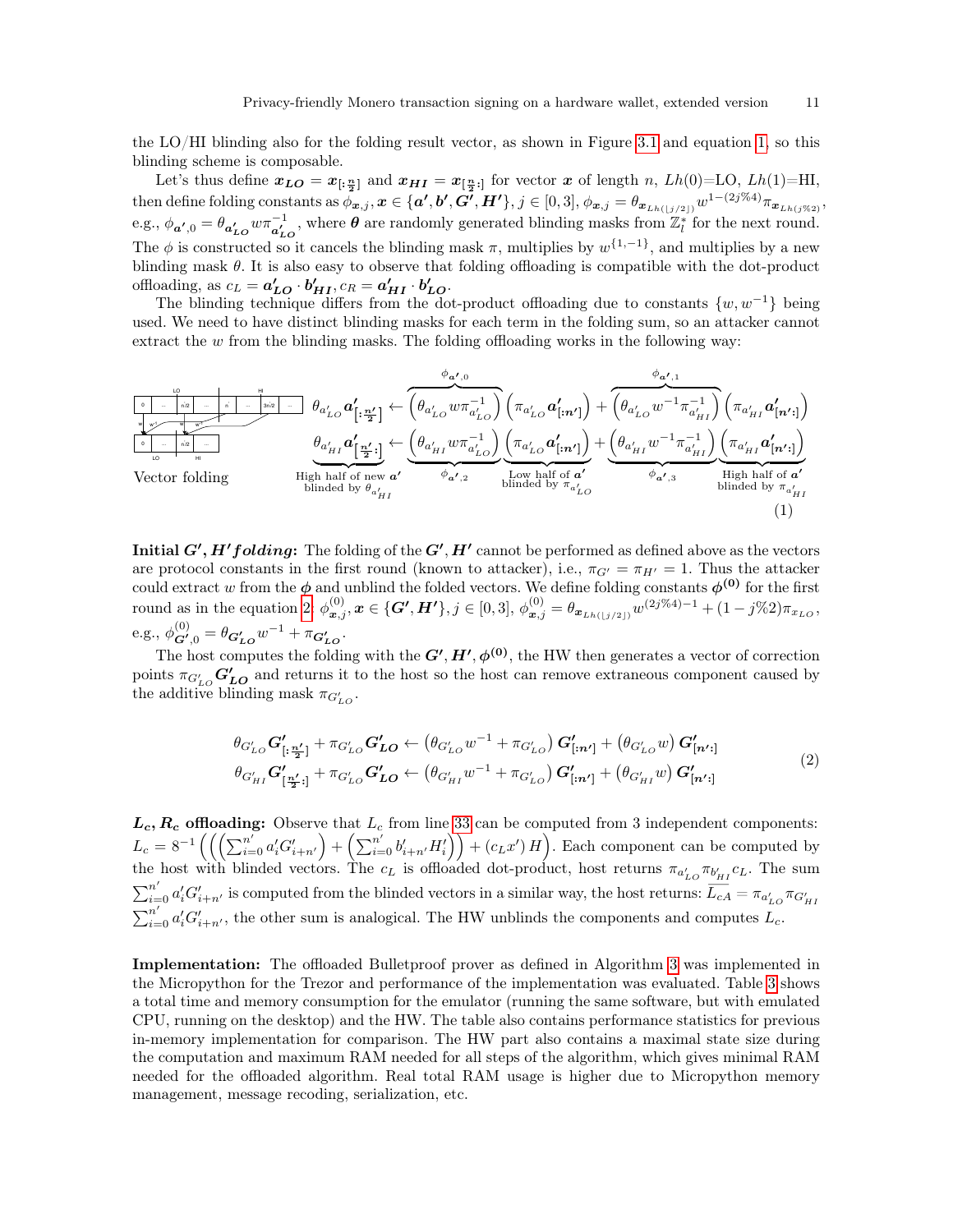Algorithm 3 Bulletproof prover with offloading.  $b_{tch}$  is a number of elements to offload in one batch,  $n_{thr}$  is a  $n'$  threshold when to finish BP computation in-memory.

<span id="page-11-0"></span>

|    | 1 function BULLETPROOFPROVEROFFLOADED $(v, \gamma)$                                                                                                                                                                                                                             |                                                                                                                                                                                                                         |  |  |  |  |  |
|----|---------------------------------------------------------------------------------------------------------------------------------------------------------------------------------------------------------------------------------------------------------------------------------|-------------------------------------------------------------------------------------------------------------------------------------------------------------------------------------------------------------------------|--|--|--|--|--|
| 2  | $(V, A, S, T1, T2, \tau_x, \mu, x, h, l_{0,i}, l_{1,i}, r_{0,i}, r_{1,i}) \leftarrow \text{BulletproofPREFIN}(\boldsymbol{v}, \boldsymbol{\gamma})$                                                                                                                             |                                                                                                                                                                                                                         |  |  |  |  |  |
| 3  | $t \leftarrow 0; c \leftarrow -1; n' \leftarrow MN; \pi \leftarrow (\mathbb{Z}_l^*)^8$                                                                                                                                                                                          | $\triangleright$ New random blinding masks $\pi$                                                                                                                                                                        |  |  |  |  |  |
| 4  | for $i \in [0, \ldots, \frac{MN}{b_{tch}}]$ do                                                                                                                                                                                                                                  | $\triangleright$ Compute t, export blinded $l, r$ vectors                                                                                                                                                               |  |  |  |  |  |
| 5  | $l_c \leftarrow l_{0,j} + x l_{1,j}; \ r_c \leftarrow r_{0,j} + x r_{1,j}, \ j \in [ib_{tch}, (i+1)b_{tch})$                                                                                                                                                                    |                                                                                                                                                                                                                         |  |  |  |  |  |
| 6  | $\overline{l_{\boldsymbol{c}}} \leftarrow \pi_{a'_{\delta(i)}} l_{\boldsymbol{c}}; \, \overline{\boldsymbol{r}_{\boldsymbol{c}}} \leftarrow \pi_{b'_{\delta(i)}} \boldsymbol{r}_{\boldsymbol{c}}; \, t \leftarrow t + l_{\boldsymbol{c}} \cdot \boldsymbol{r}_{\boldsymbol{c}}$ | $\rhd \delta(x) = x < n'$ ?<br>LO : HI, $\bar{l_c}$ means blinded $\bm{l_c}$                                                                                                                                            |  |  |  |  |  |
| 7  | Send $(\bar{l_c}, \bar{r_c})$                                                                                                                                                                                                                                                   | $\triangleright \bar{l_c}, \bar{r_c}$ are $\bar{a}$ , $\bar{b}$ for the first while iteration                                                                                                                           |  |  |  |  |  |
| 8  | $w \leftarrow x' \leftarrow \mathcal{H}_s(x  x  \tau_x  \mu  t)$                                                                                                                                                                                                                | $\triangleright t = l \cdot r$                                                                                                                                                                                          |  |  |  |  |  |
| 9  | $\text{Send}(y)$                                                                                                                                                                                                                                                                | $\triangleright$ The host needs y to compute $H'$ and $L_c, R_c$ related sums                                                                                                                                           |  |  |  |  |  |
| 10 | while $n' > 1$ do                                                                                                                                                                                                                                                               | $\triangleright$ The y is public, computable from the final proof                                                                                                                                                       |  |  |  |  |  |
| 11 | $\bar{n} \leftarrow n' \colon n' \leftarrow n'/2 \colon c \leftarrow c+1$                                                                                                                                                                                                       |                                                                                                                                                                                                                         |  |  |  |  |  |
| 12 | Receive $(\overline{c}\overline{L}, \overline{c}\overline{R}, \overline{L_{cA}}, \overline{L_{cB}}, \overline{R_{cA}}, \overline{R_{cB}})$                                                                                                                                      | $\triangleright$ $\overline{L_{cA}}$ is first blinded sum from the $L_c$                                                                                                                                                |  |  |  |  |  |
| 13 |                                                                                                                                                                                                                                                                                 | $L_c \leftarrow 8^{-1} \left( \pi_{a'_{LO}}^{-1} \pi_{G'_{III}}^{-1} \overline{L_{cA}} + \pi_{b'_{III}}^{-1} \pi_{H'_{LO}}^{-1} \overline{L_{cB}} + x' \pi_{a'_{LO}}^{-1} \pi_{b'_{III}}^{-1} \overline{c_L} H \right)$ |  |  |  |  |  |
| 14 |                                                                                                                                                                                                                                                                                 | $R_c \leftarrow 8^{-1} \left( \pi_{a'_{II}}^{-1} \pi_{G'_{I,Q}}^{-1} \overline{R_{cA}} + \pi_{b'_{I,Q}}^{-1} \pi_{H'_{II}}^{-1} \overline{R_{cB}} + x' \pi_{a'_{II}}^{-1} \pi_{b'_{I,Q}}^{-1} \overline{c_R} H \right)$ |  |  |  |  |  |
| 15 | $w \leftarrow \mathcal{H}(w  L_c  R_c); \boldsymbol{\theta} \stackrel{\$}{\leftarrow} (\mathbb{Z}_l^*)^8$                                                                                                                                                                       | $\triangleright$ Compute $w,$ generate blindings $\pmb{\theta}$ for the next round                                                                                                                                      |  |  |  |  |  |
| 16 | if $n' \leq n_{thr}$ then                                                                                                                                                                                                                                                       | $\triangleright$ Finish in-memory with original algorithm                                                                                                                                                               |  |  |  |  |  |
| 17 |                                                                                                                                                                                                                                                                                 | Receive $(\bar{a'}, \bar{b'}, \bar{G'}, \bar{H'})$ ; Unblind to obtain $\{a', b', G', H'\}$                                                                                                                             |  |  |  |  |  |
| 18 |                                                                                                                                                                                                                                                                                 | $(\mathbf{L}, \mathbf{R}, a'_0, b'_0) \leftarrow \text{BULETPROOFLoop}(\mathbf{a}', \mathbf{b}', \mathbf{G}', \mathbf{H}', n', c, w, x')$<br>$\triangleright$ Combine $L, R$                                            |  |  |  |  |  |
| 19 | <b>return</b> $(V, A, S, T1, T2, \tau_x, \mu, L, R, a'_0, b'_0, t)$                                                                                                                                                                                                             |                                                                                                                                                                                                                         |  |  |  |  |  |
| 20 |                                                                                                                                                                                                                                                                                 | Send $(\phi_{x,l}^{(c)}: x \in \{a', b', G', H'\}, l \in [0,3])$ $\Rightarrow$ Compute and send blindings $\phi_{x,l}^{(c)}$ for host folding                                                                           |  |  |  |  |  |
| 21 | if $c = 0$ then                                                                                                                                                                                                                                                                 |                                                                                                                                                                                                                         |  |  |  |  |  |
| 22 |                                                                                                                                                                                                                                                                                 | Compute and send $G', H'$ folding correction points as defined in paragraph 3.1, by chunks                                                                                                                              |  |  |  |  |  |
| 23 | $\boldsymbol{\pi}\leftarrow\boldsymbol{\theta}$                                                                                                                                                                                                                                 | $\triangleright$ Update blinding masks for the next round                                                                                                                                                               |  |  |  |  |  |

Attacker constraints: As we transformed the Algorithm [2](#page-8-0) to the Algorithm [3](#page-11-0) using offloading steps that preserve the privacy of the computation, the protocol remains secure in the honest-but-curious attacker model. The malicious attacker deviating from the protocol could tamper the intermediate results to learn new information or break the security properties of the protocol. However, such manipulation leads to an invalid proof with overwhelming probability due to the use of cryptographic hash function on line [15.](#page-11-0) As a consequence, the network nodes reject the transaction due to the invalid proof, and the attack will be noticed by the user. Another precaution against malicious attackers is to run a Bulletproof verifier on the generated proofs and abort the transaction signing and alert the user on the invalid proof. As in-memory verifier runs in constant memory, the protocol becomes malicious attacker resistant; however, the running time increases.

There might be more effective methods to verify intermediate results or catch attacker cheating with high probability. Such extensions are left for future work.

## 4 Related work

The work [\[Mes19\]](#page-14-8) presents a signature protocol for a Ledger<sup>[5](#page-11-1)</sup> HW (Ledger for short). Ledger is an HW with a secure element (SE). Using the SE and the overall architecture limits the usable RAM to a few

<span id="page-11-1"></span> $5$  <https://www.ledger.com>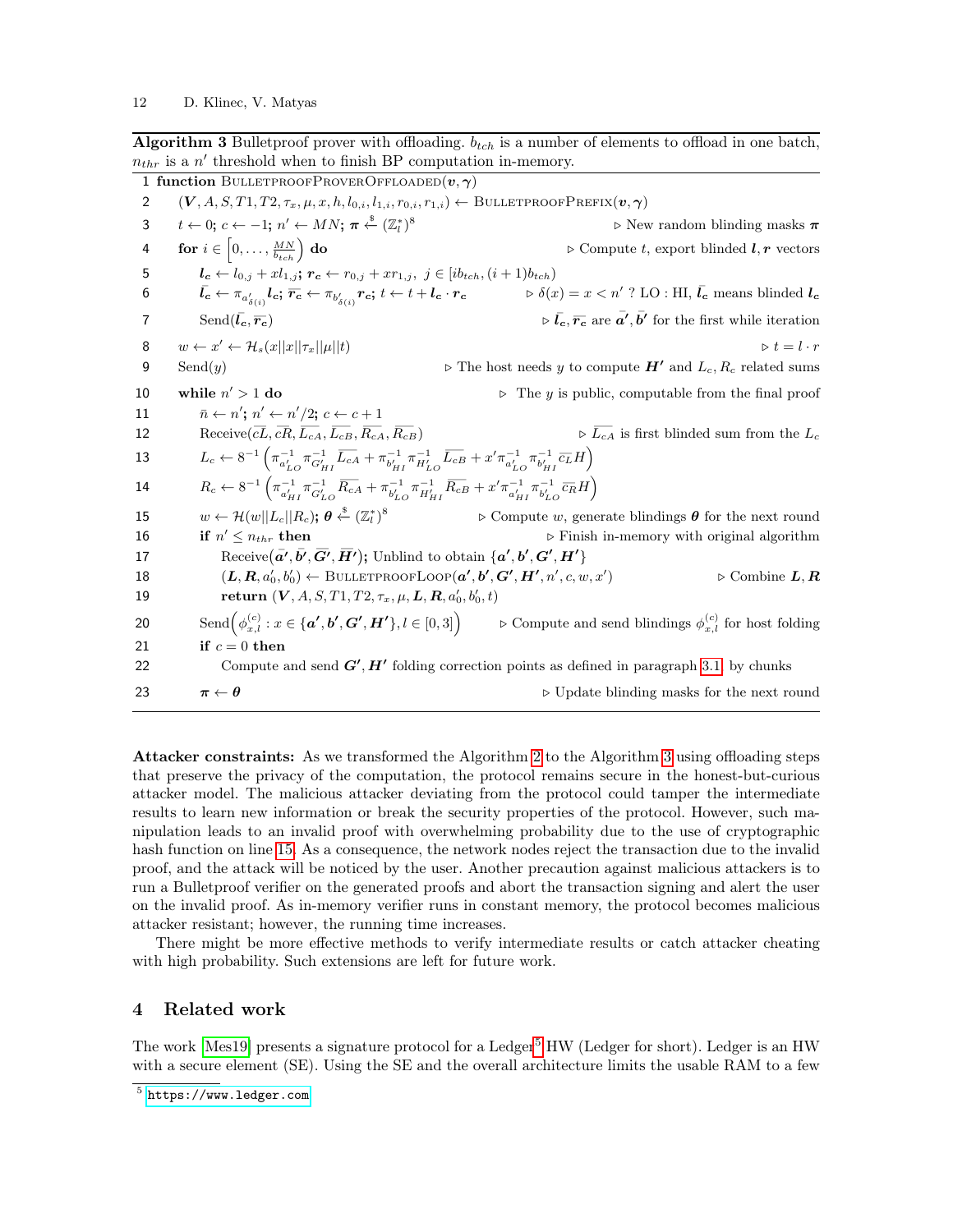| Prover outputs         |         | $\overline{2}$ | 4       | 8       | 16           |
|------------------------|---------|----------------|---------|---------|--------------|
| Time Emu [s]           | 6.97    | 9.69           | 14.75   | 25.48   | 44.81        |
| Total RAM Emu [B]      | 24 896  | 25 056         | 25 1 20 | 25 408  | 25 632       |
| Time HW [s]            | 25.10   | 37.49          | 59.03   | 99.96   | 184.02       |
| Total RAM HW [B]       | 8 7 6 8 | 8928           | 9 4 8 8 | 10 656  | 12 816       |
| Max state size [B]     | 3603    | 5 747          | 5875    | 6 067   | 6 3 8 7      |
| Max state RAM used [B] | 5 5 7 6 | 7 7 2 0        | 7848    | 8 0 4 0 | 8 3 6 0      |
| Time HW in-mem [s]     | 16.88   | 30.55          | 57.40   | 121.21  | 246.57       |
| RAM HW in-mem [B]      | 9648    | 13 536         | 22 224  | 39 696  | 74 400       |
| <b>Messages</b>        | 12      | 16             | 25      | 42      | 59           |
| Sent [B]               | 6 5 28  | 8 5 7 6        | 8768    | 8 9 6 0 | 9 1 5 2      |
| Received [B]           | 7 395   | 13 635         | 26 563  | 51 843  | $1\;018\;27$ |

<span id="page-12-0"></span>**Table 3.** Offloaded BP performance on the Trezor emulator and Trezor, parameters:  $b_{tch} = 32$ ,  $n_{thr} = 32$ . Offloaded version is faster and requires only constant memory compared to in-memory prover.



**Figure 1.** Privacy-preserving multi-party BP with  $M = 16$  cryptographic operations and timing breakdown. It is evident the most expensive operations are  $aP$  and point recodings.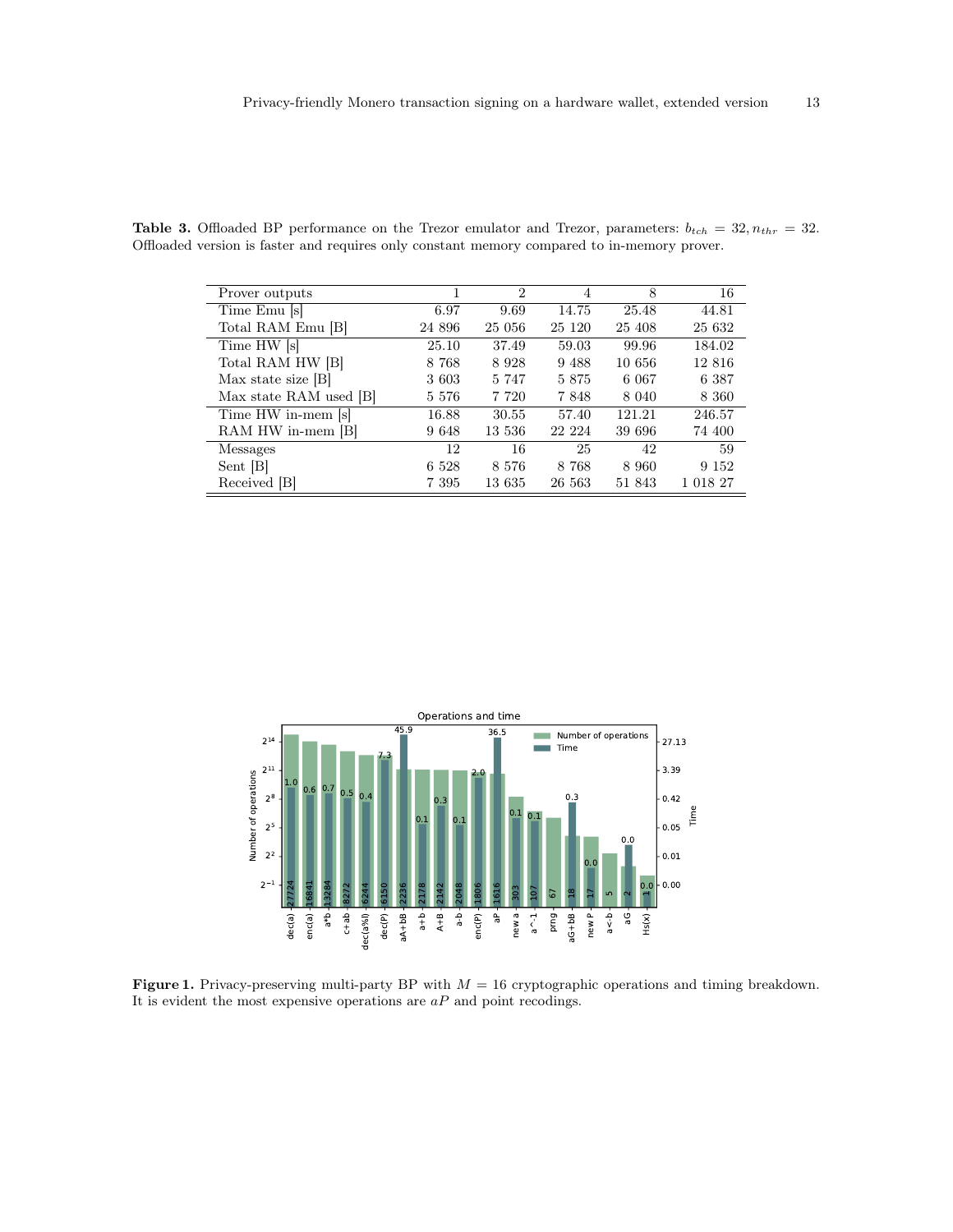tens kB. Thus they had to implement more low-level protocol with basic operations such as: generate key image,  $\mathcal{H}_s(x)$ ,  $xP$ , get sub-address secret key, etc.

The protocol is tightly integrated into the Monero codebase. The tight coupling imposes maintainability challenges as a Monero algorithm change usually requires a HW signing protocol change. Technically, the Monero client implements a virtual device. If Ledger is used, the low-level cryptographic operations are computed in the device. The low-level protocol design makes the security analysis difficult as the information flow is quite complicated, and the attacker can call several methods in an arbitrary order, which can lead to information leak and potential vulnerability. To the best of our knowledge, the overall protocol is not documented nor analyzed. The low-level commands are documented in [\[Mes19\]](#page-14-8) only. The protocol does not use a state machine to guard the command calls.

To the best of our knowledge, there is no other Monero transaction signing protocol published nor used. Our protocol addresses issues with the security analysis, has very simple interface and thus reduced attack surface. Moreover, we compute the Bulletproofs in HW thus protecting blinding masks.

# 5 Conclusion

We designed, implemented, and tested a secure Monero transaction signing protocol for hardware wallets. We designed and analyzed the memory and time complexity of the zero-knowledge proofs (range-proofs, Bulletproofs [\[Bun+18\]](#page-14-7)), algorithms focused on low-memory consumption so they can be computed in HW. The memory consumption is linear in the number of inputs / UTXOs. The results can be easily applied to other protocols based on ring signatures, Pedersen commitments, and Bulletproof range proofs.

We also designed, implemented, and tested a privacy-preserving two-party Bulletproofs computation protocol with constant memory, enabling the computation of large input instances securely and in a reasonable time. This is the first privacy-preserving Bulletproof prover implementation running on an HW in constant memory. Techniques used in the protocol are applicable to similar protocols like Bulletproof, and Bulletproof also has several applications outside of Monero.

The implemented protocols are practically usable. The transaction signing protocol has been deployed since Nov. 7, 2018, integrated both to Trezor and Monero codebases. All implemented sources are available online under a permissive open source license at: [https://github.com/ph4r05/monero](https://github.com/ph4r05/monero-tx-paper) [-tx-paper](https://github.com/ph4r05/monero-tx-paper).

Acknowledgement: We thank our colleagues Petr Syenda and Marek Sys, who provided valuable insights and ideas that helped to improve the protocols. Thanks also go to SatoshiLabs employees, Tomáš Sušánka, Jan Pochyla and Ondřej Vejpustek who did the security review of the design and implementation and helped significantly with simplifying the protocol implementation. We also thank the anonymous reviewers for their feedback and suggestions for improvement, and to Daniel Slamanig for shepherding the final revisions of our submission. This work was partly supported by the Czech Science Foundation project 20-03426S.

# References

- <span id="page-13-1"></span>[Yao82] Andrew C. Yao. "Protocols for secure computations." In: 23rd Annual Symposium on Foundations of Computer Science. IEEE, 1982, pp. 160–164. DOI: [10.1109/SFCS.1982.88](https://doi.org/10.1109/SFCS.1982.88). [Ped92] Torben P. Pedersen. "Non-Interactive and Information-Theoretic Secure Verifiable Secret
- <span id="page-13-0"></span>Sharing." In: Advances in Cryptology, CRYPTO '91. Springer Berlin Heidelberg, 1992, pp. 129–140. isbn: 978-3-540-46766-3.
- <span id="page-13-2"></span>[Ber+12] Daniel J. Bernstein et al. "High-speed high-security signatures." In: Journal of Cryptographic Engineering 2.2 (Sept. 2012), pp. 77–89. issn: 2190-8516. doi: [10.1007/s13389-](https://doi.org/10.1007/s13389-012-0027-1) [012-0027-1](https://doi.org/10.1007/s13389-012-0027-1).
- <span id="page-13-3"></span>[Noe15] Shen Noether. Ring Signature Confidential Transactions for Monero. Cryptology ePrint Archive, Report 2015/1098. <https://eprint.iacr.org/2015/1098>. 2015.